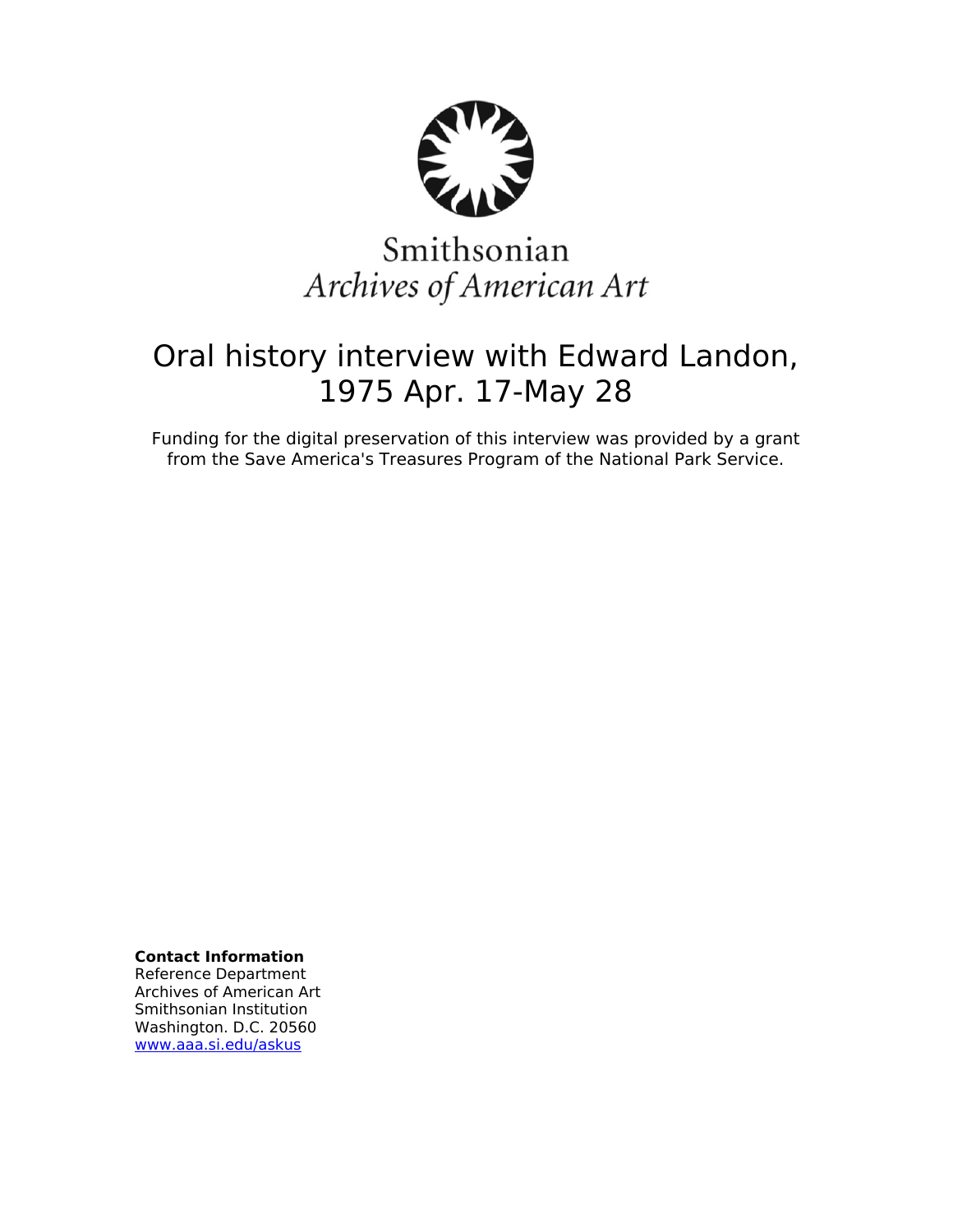### **Transcript**

### **Preface**

The following oral history transcript is the result of a tape-recorded interview with Edward Landon on April 17, 1975. The interview was conducted in Lexon, VT by Robert Brown for the Archives of American Art, Smithsonian Institution.

The reader should bear in mind that he or she is reading a transcript of spoken, rather than written, prose. This is a rough transcription that may include typographical errors.

#### **Interview**

ROBERT BROWN: This is an interview April 17, 1975 in Lexon, Vermont of Edward Landon. And I would like you to begin, if you could give some recollection of your growing up in Hartford Connecticut and your family. Anything before what became your career.

EDWARD LANDON: Well I left school when I was 15, high school, and went to Hartford Art School. My marks, I guess, in high school weren't so good and I wasn't interested anyway, and it worked out just as well.

MR. BROWN: Was it the Hartford Art School that worked out?

MR. LANDON: Yes.

MR. BROWN: What did you intend to do at that time when you were 15 years old when you started art school?

MR. LANDON: Well I was interested in all kinds of creative things. The theatre, books and pictures, everything. And fortunately, in Hartford, I got in with a group of people who were doing amateur theatricals and eventually marionettes. I carved the heads and sewed the clothes and manipulated the marionettes and we went around Connecticut giving performances.

MR. BROWN: This was in the twenties. 1926 or 1927?

MR. LANDON: Yes. And then I got the itch to go to Greenwich Village in New York. And I went down there when I was seventeen or eighteen. And I rented a one room place down on Commerce Street in the Village. It so happens that my wife happened to be living across the street a little further down at the same time. But I didn't meet her until twenty-five years later or something like that.

MR. BROWN: What attracted you to Greenwich Village?

MR. LANDON: You know the romantic ideas involved and the people and the art and artists.

MR. BROWN: What training had you had when you went down there?

MR. LANDON: Well when I went down there after high school and I went to the Arts Students League at night. I had a job during the day. I worked in an insurance company down there and then I worked in a lampshade factory. And I worked--I didn't object to working there, you know.

MR. BROWN: You went to the League as much as you could?

MR. LANDON: Yes.

MR. BROWN: What did you particularly study there?

MR. LANDON: I wanted to study figure drawing. That was my main thing. The rest I thought I could do myself, you know. Painting, water color, and anything else I felt I could do.

MR. BROWN: Did you know you needed formal training in figure drawing?

MR. LANDON: Yes, sure. I don't use it now but of course I think drawing is the basis. Drawing shows and everything that you do. I don't see how you can avoid it.

MR. BROWN: And you felt drawing the human figure was challenging?

MR. LANDON: Yes, I think that's seems to be the basis of all kinds of training. One was supposed to do that.

MR. BROWN: What was the teaching like in figure drawing?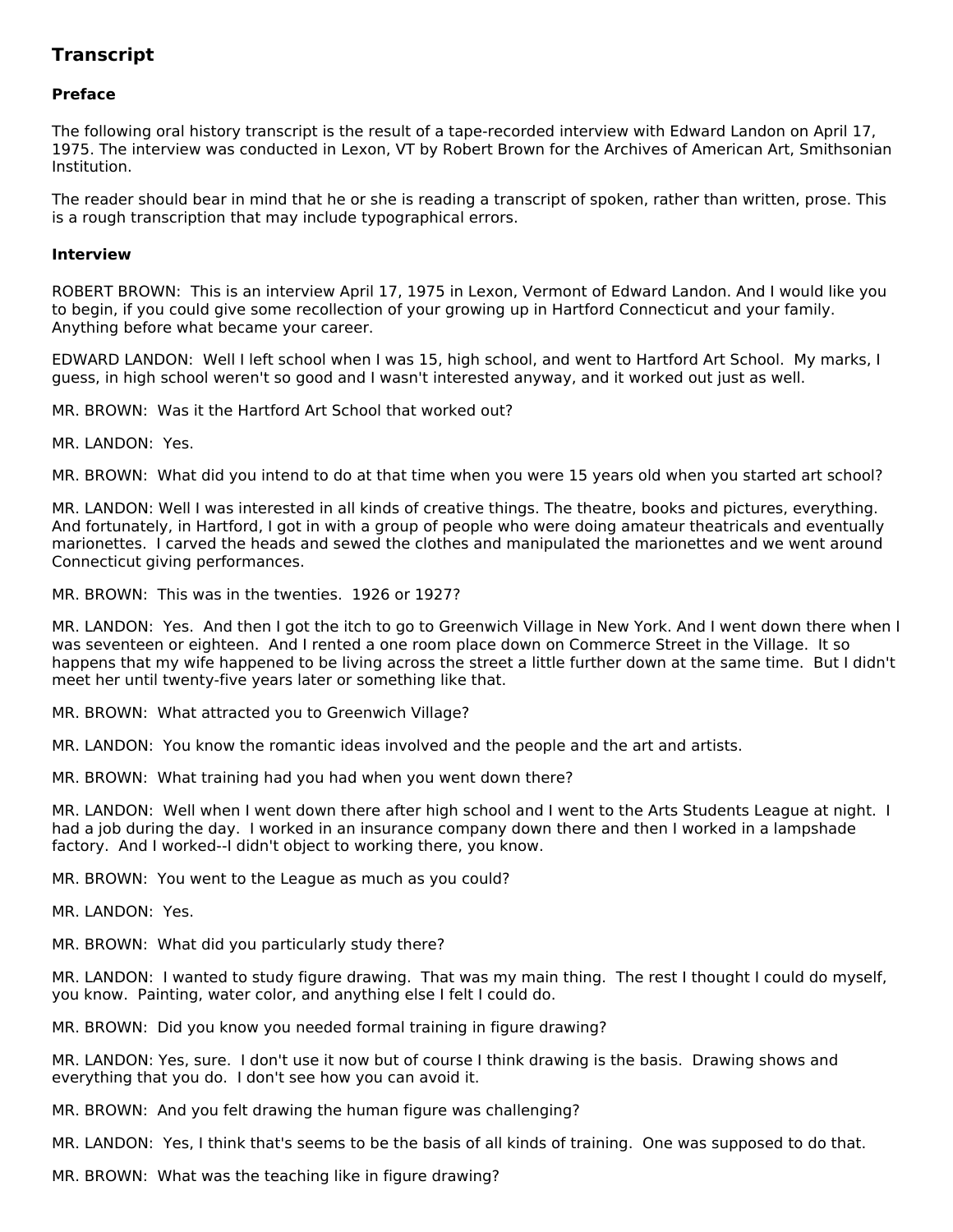MR. LANDON: Well –

MR. BROWN: Was this George Bridgman?

MR. LANDON: Yes, I had him. I had somebody else. Later on I went to the Art Students League again. I wanted more training in drawing and [inaudible] was the teacher then and I liked his approach and his style at that time. And so I went to Mexico in '39. But I am getting ahead of myself here. So 1930 I got married and moved to Springfield, Massachusetts.

MR. BROWN: Did you get a job there?

MR. LANDON: No, I was working then. I went back to Hartford. In '29 I lost my job and had no way of living and I went back to Hartford to see what I could do there. And I went back to the people I had been working with, before the group who was interested in marionettes and so on, and I worked with him. We were going to do some very large marionettes for the theater in New York. It was Roxie's then. I think it is called Radio City Music Hall now, but it was called Roxie's then. We did some gigantic marionettes but the Depression really got bad in '31 and '32. I met my wife in Hartford and she lived in Springfield and married her and moved up to Springfield.

MR. BROWN: Did she go to Hartford?

MR. LANDON: Yes, she was an art teacher. And I commuted to Hartford from Springfield for the work. And I painted in Springfield. I exhibited in the Springfield Art League shows.

MR. BROWN: Was it quite an active art center at that time?

MR. LANDON: Certainly it – yes, it was an active period any way what with the Artist Union and the Artist Congress and all of these things going on, it was a very active period. Looking through these things just reminded me of the tremendous life in the art world existed in the thirties. You've heard this before I'm sure, about the art projects and so on, what a stimulus it was.

MR. BROWN: Even before you got into those groups in the1930's you began exhibiting in national group shows?

MR. LANDON: Yes.

MR. BROWN: You were still quite young, nineteen or so? But what sort of shows were these? What sort of groups? Were these invitational shows or what?

MR. LANDON: Looking at these old catalogs they bring back things to me that I completely forgotten and I can't remember anything like that. It was so many years ago. These things went out of my mind and other things become important to you and you don't remember these things.

MR. BROWN: Were those things of that importance to you? You got into great shows?

MR. LANDON: Yes, I guess so. Connecticut Academy and things like that. But I noticed in one of the catalogs of the Springfield Art League, on the jury selection where Georgia O'Keeffe, I think Louie Lozowick, and someone else well known – and have them come to Springfield. And I had forgotten that. I met O'Keeffe there. And we went to Taos, New Mexico for one summer and O'Keeffe was there and Paul Strand. A lot of people I can't even remember now.

MR. BROWN: You were fairly close with them?

MR. LANDON: Just knowing them and knowing their work was a very exciting and stimulating thing. And then during the '30's, Gertrude Stein came to Springfield and I met her there. And she came to Springfield to be in the United States for the first performance of Four Saints in Three Acts in Hartford. Of course I saw that in Hartford. And all of these things were going on. It was just a wonderful period and artists were cooperative. While we were competitive too there was a genuine feeling of wanting to help each other, I really do. It even went on into the National Serigraph Society. I think the same thing existed there. We carried it right up into the '50s.

MR. BROWN: Why do you think you were so cooperative?

MR. LANDON: Well we had a new idea of serigraphs and serigraphy. And we were all trying to get this thing on the map and we succeeded; we certainly did. We got it into dictionaries and accepted as a fine print medium. It was very difficult in the beginning. Many places wouldn't accept serigraphs. We felt there was something there and that they were good and it was an American idea and it should be accepted as an American print medium.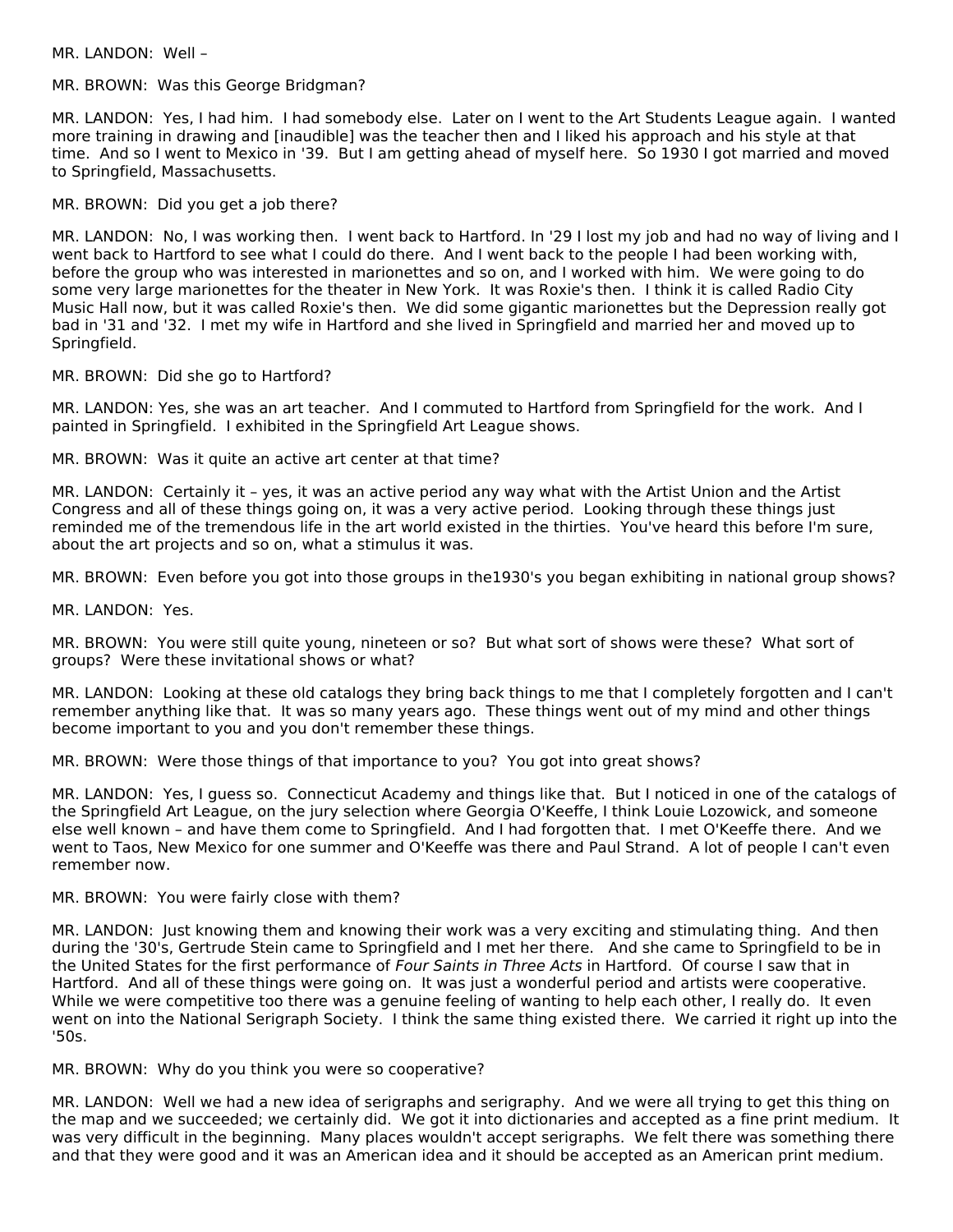MR. BROWN: What was the opposition of accepting?

MR. LANDON: Well they thought it was a crude commercial way of printing that had nothing to do with art. But actually it is the only American print medium. The only one.

MR. BROWN: What sort of things were you doing then in painting and in your early silk screens which you began in the mid thirties?

MR. LANDON: Well, the earliest ones were – there was this dichotomy between feeling I should be doing something that had a social significance and what I really wanted to do which was exploring abstract ideas and trying to express them but it wasn't easy.

MR. BROWN: Both had their day during the thirties?

MR. LANDON: Yes, sure. Then of course I got a scholarship from the Solomon Guggenheim for non-objective- when Hilla Rebay was the director of the Museum of Non-Objective Art so I really went into non-objective painting.

MR. BROWN: This was 1939?

MR. LANDON: Yes. Then I went back to New York and I was there when the draft started but I was turned down because I had stomach trouble. And all through the war I worked there.

MR. BROWN: Back in the thirties you did several things for a living. You built furniture and you also did picture framing. Of course you continued doing these things. But did you have any training or did you teach yourself?

MR. LANDON: No, I taught myself. I never had the nerve to go into any picture framing place for someone to show me how to make picture frames. I just don't have that--

MR. BROWN: You must have had quite an analytical ability then to be able to take them apart and look at them.

MR. LANDON: Well I don't know it is also the question of the right tools; mitre vise and saws and things. And I did all without those things at first. But I taught myself and I finally wrote a book on picture frames which it was the only book at the time published on picture framing. It went into several editions and it was reprinted by another publisher.

MR. BROWN: Was there a great deal of ignorance about proper framing?

MR. LANDON: Well framers kept these secrets. They wouldn't tell anybody how to do something. And now of course you can get all the material you want but at the time you really couldn't get the material. And I wrote this for artists who wanted to do their own frames. Even how to construct molding so that they wouldn't have to buy expensive molding. An altruistic idea but it was successful.

MR. BROWN: When did the book come out?

MR. LANDON: '46; just after the war. I wrote it during the war.

MR. BROWN: In '33 you began working as an easel painter in the Massachusetts Federal Art Project of the WPA.

MR. LANDON: That's right.

MR. BROWN: Were you enrolled, or did approach them, or how did this come about?

MR. LANDON: Well there were a group of artists in Springfield and the director of the museum, I think, was approached. And he knew of these people working so I think he recommended various people. So I think that's how it came about. I think Marian Hughes was the supervisor at that time.

MR. BROWN: Did you thrive under it, do you feel?

MR. LANDON: Yes, I liked it. Of course it's one of those things that probably should have been handled differently because it put a little pressure on the artist to keep producing. I think artists have periods of production and periods of fallow. And this idea of keep turning out work, do a certain amount of work each week, and then come around and see what you've done--

MR. BROWN: Like a piece work system – manufacturing.

MR. LANDON: Sure. I don't think it's a good idea to give an artist full support. I really don't. I think that they should be given certain basic expenses or some sort of support should be provided but not all of it.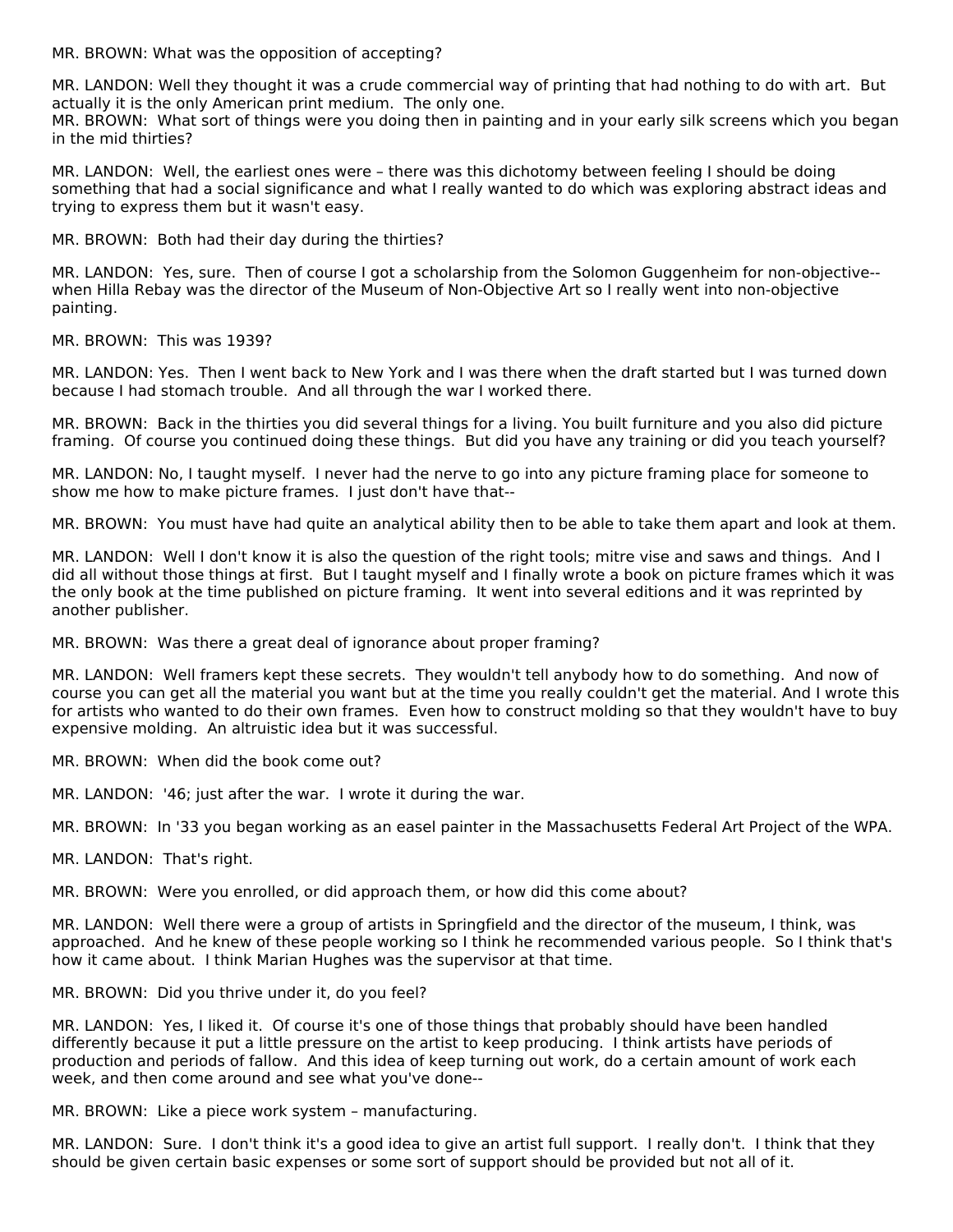MR. BROWN: Were you given full support?

MR. LANDON: No, but at that time it was very – but to get, what was it, \$18.50 a week; it was very good.

MR. BROWN: The amount was almost like full support?

MR. LANDON: Sure. Sure. \$18.50 was all right. I paid \$15 a month rent so it was all right.

MR. BROWN: Then you were on the WPA for how long? Were you on it very long?

MR. LANDON: Until it became a full relief thing and then I couldn't qualify for it.

MR. BROWN: Because you were making a similar income.

MR. LANDON: Yes, and my wife was employed at that time as a teacher.

MR. BROWN: And it was also about that time when you went to the Artists Union?

MR. LANDON: Yes.

MR. BROWN: You became president of the Western Massachusetts Chapter in 1934?

MR. LANDON: Yes, I got the artists in Springfield and around that area to join the union.

MR. BROWN: How did you hear about it? Did someone approach you?

MR. LANDON: Well I knew all these people in New York. I'd been in New York. I think I mentioned last time you were here I mentioned that I wanted to join the artist union in New York. I didn't think at the time of organizing something here, but they told me it would be better if I organized something. I got another local – it's not so funny to talk about--

MR. BROWN: [Inaudible] performing arts. You just said that you think that they shouldn't be wholly subsidized.

MR. LANDON: There were all these contradictions of course. I just have rights, but it doesn't fall into the same category as an assembly line worker; the kind of protection that an assembly line workers needs. So I don't think you can call it a union in that sense. I think a cooperative society is a much better thing instead of something with union. How can you work that out?

MR. BROWN: Did you at that point attempt to try to work out fair price?

MR. LANDON: Well what we wanted were rentals for exhibitions and things of that sort. I forget now what our aims and purposes were used, probably the rhetoric that was used in any union speech didn't have too much relation –

MR. BROWN: Were you pretty angry then?

MR. LANDON: I'm sure. I'm sure of it.

MR. BROWN: What affect do you think you had in say the Springfield area?

MR. LANDON: Certainly most of these artists had never considered anything like that or never heard of – so it was – I had to put it on the basis of we were going to hold exhibitions and then they were interested. They were interested.

MR. BROWN: Was there in that area an overlay of conservative artists?

MR. LANDON: Oh yeah.

MR. BROWN: That wouldn't have much to do with WPA or the union?

MR. LANDON: When they were on WPA they liked it all right, but they were very conservative.

MR. BROWN: Did you have any particular friends among artists at this time in New York or in New York state or western Massachusetts?

MR. LANDON: Yes.

MR. BROWN: Could you mention some of them?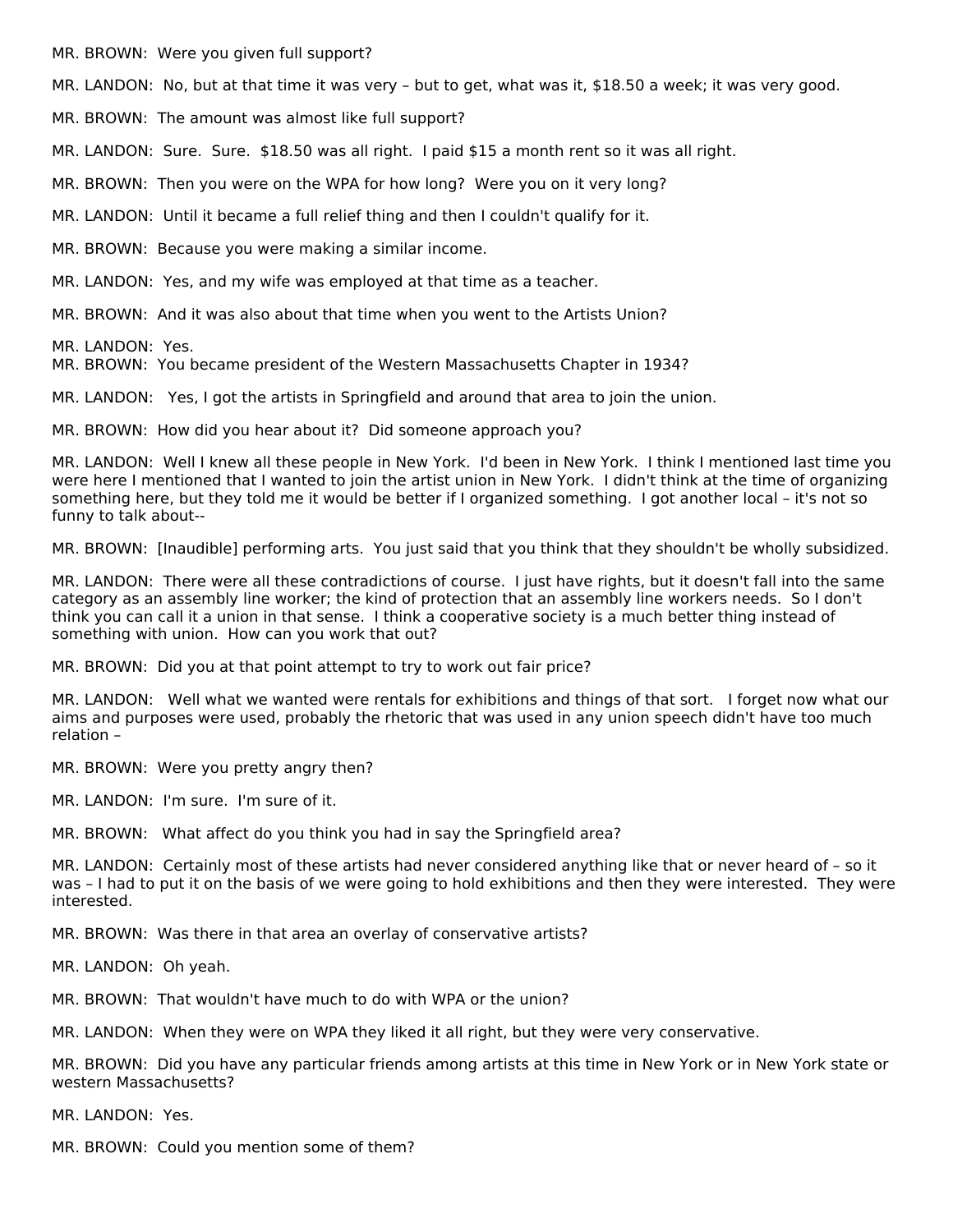MR. LANDON: At the time I knew Elizabeth Olds, and Harry Gottlieb and Elizabeth McCausland. Many of the artists in New York.

MR. BROWN: Any of the older artists?

MR. LANDON: Soon I became interested in the American group of artists – the O'Keeffe's and Dove and Marin- those people. And they were handled by Alfred Stieglitz at Gallery 291.

MR. BROWN: 291.

MR. LANDON: So I went there and I won a prize in the Springfield Art League Show for a painting. So I took the money and went down to Stieglitz and bought a Marin drawing. At that time it was very interesting having these things. It was all very stimulating too – this group of painters--and I particularly liked Dove's work. During the '30s I corresponded with Dove and asked if I could come up and see him in – I think he was in Geneva.

MR. BROWN: Were you in New York then?

MR. LANDON: Yes, and I went up and stayed with him. That was in early spring and then the following summer, I went up to Geneva and worked because I was with him a great deal, he and his wife.

MR. BROWN: Did you had quite an exchange of ideas?

MR. LANDON: Well he was older than I was of course and I looked on him as a master.

MR. BROWN: Was he a very obliging person, sharing?

MR. LANDON: Very, kind and gentle and helpful, so it was a good experience. These things are all wonderful.

MR. BROWN: So the spirit of cooperation extended across generations among artists at that time.

MR. LANDON: Yes, sure.

MR. BROWN: Elizabeth McCausland was based in Springfield.

MR. LANDON: Yes, she was. MR. BROWN: Were you closely associated with her?

MR. LANDON: Yes.

MR. BROWN: What was she like then? What was she trying to do?

MR. LANDON: She was really trying to advance knowledge of art I think. And bring knowledge of these people like Dove and O'Keeffe and so on to a wider audience at that time. I think she did a very good job. She was very liberal and always willing to accept new ideas.

MR. BROWN: She wrote for the paper the Springfield Republican?

MR. LANDON: The Springfield Daily Republican, yes.

MR. BROWN: Her ideas had broader impact –

MR. LANDON: I think so. And she went to New York. She was associated with Berenice Abbott, a photographer. I was friendly with Abbott; I have a lot of her photographs. I exchanged some framing for a photograph. I did this with other artists too.

MR. BROWN: You went in '38 or so back to the Art Students League?

MR. LANDON: Yes.

MR. BROWN: That's when you studied with Josh Sharla John? And then you went in '39 to Mexico. You were particularly interested in the modern Mexican mural work?

MR. LANDON: Yes.

MR. BROWN: What attracted you to it when you got there?

MR. LANDON: Well, I studied with Manny. And I don't know whether it was really necessary to study with somebody, but it was a new way of seeing things.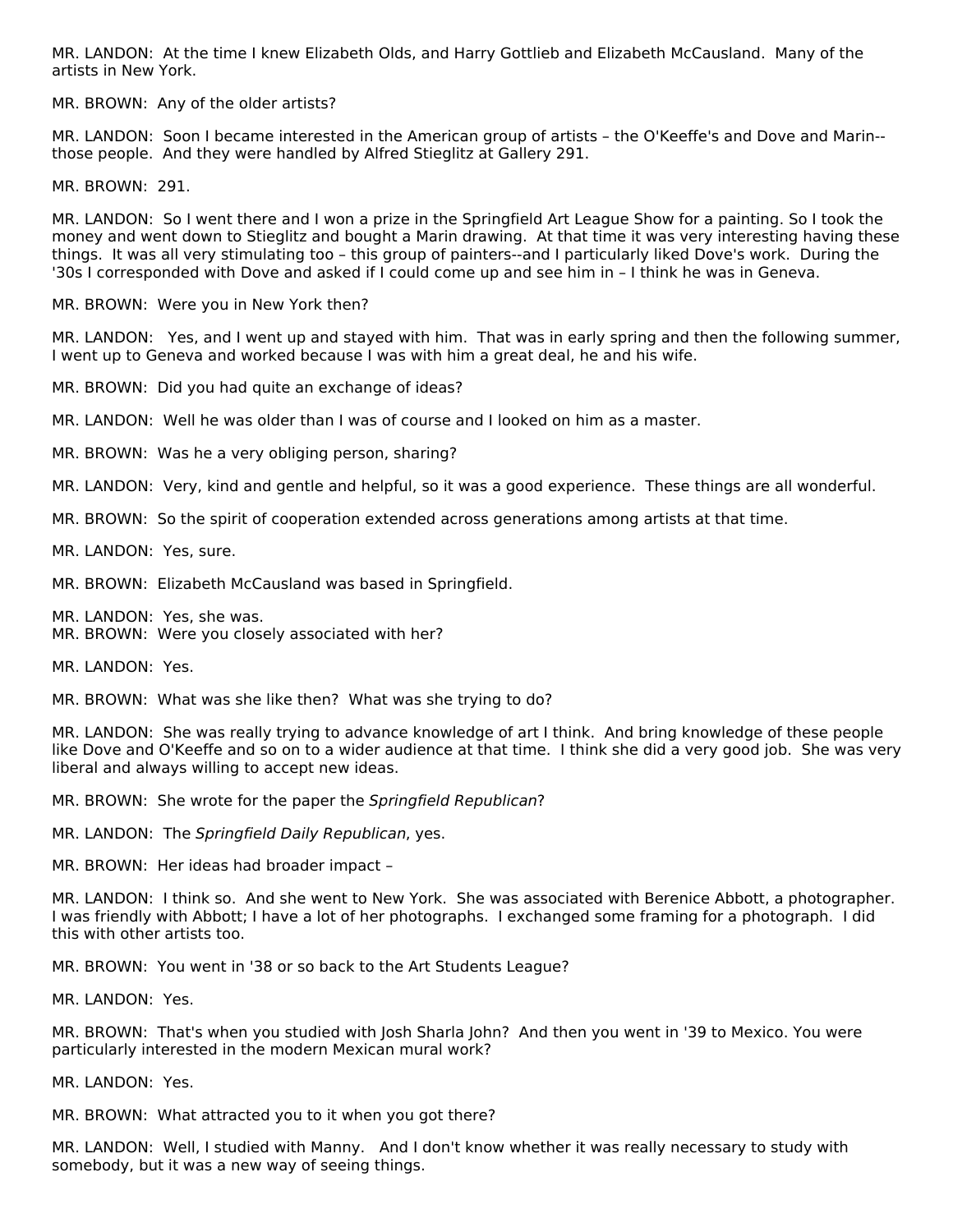MR. BROWN: Did you sort of work alongside him?

MR. LANDON: Yes. I carried on my own ideas and he gave me criticism. That about what it amounted to.

MR. BROWN: What was he doing at that point? Did he have commissions he was doing?

MR. LANDON: No, he was just doing teaching at that time.

MR. BROWN: Was he in Mexico City?

MR. LANDON: Yes.

MR. BROWN: And the year before, in '38, in New York, in the New York art project, you got involved with others who were interested in silk screen printing.

MR. LANDON: Oh yes, that's when I first heard of it.

MR. BROWN: Who brought this to your attention?

MR. LANDON: McCausland knew Gottlieb [Harry Gottlieb] and he was on this project and they were talking about it so she told me about this thing. So I went down to New York. I went down every once and so often and I met Gottlieb talked about it and got excited about it. I came back to Springfield and started working on my own. I didn't know anything about it really except that you used silk stretched on a frame. So I brought a piece of silk and stretched it on a frame and tried to force the paint through this tightly woven silk and it turned into a real mess. I found out there was a actually a silk screen course. But I tried to do this on my own too.

MR. BROWN: Did you become happy with the –

MR. LANDON: Oh yes.

MR. BROWN: Did you iron out –

MR. LANDON: Yes, soon as I knew what to do and watched – and then I went in and saw what Gottlieb – what they were doing. Then I went back to New York and I even rented a room in their apartment and stayed there for a while.

MR. BROWN: What is it that particularly attracted you to silk screening?

MR. LANDON: Well the – I loved prints anyway. I couldn't get the equipment to do etchings and blocks and so on. And this made it possible for me to do prints at home without having a lot of expensive equipment. The first thing of course it made it possible. The second thing is I used color and I could produce prints which I liked to do. It was a satisfying medium all the way around.

MR. BROWN: Was color an important thing to you –

MR. LANDON: Yes, when I was painting. I think it just sort of came sort of naturally and that's what I really devoted myself to all during the '40's.

MR. BROWN: And with respect to color during that time and place what did it hold for you in your art? Did you try manipulating it?

MR. LANDON: Color has come to mean more to me now than it did then. I liked color but I didn't have any ideas as such about it and now I am trying for really emotional effects with color and working with these new things.

MR. BROWN: When you moved into silk screen and printing, did you still do some paintings in the '40's?

MR. LANDON: I don't think I did very much. No, I think I devoted myself entirely to printing and I didn't think of doing painting. I did a lot of water color studies and sketches and drawings.

MR. BROWN: Were you still deviating between [inaudible] or social protest?

MR. LANDON: Not at that time. I did sometimes more realistic things and other times more abstract things. But it wasn't connected with any social or –

MR. BROWN: Even though you were still an active member of the union, the artists congress –

MR. LANDON: I have always been interested in economics and social problems. These are things I'll always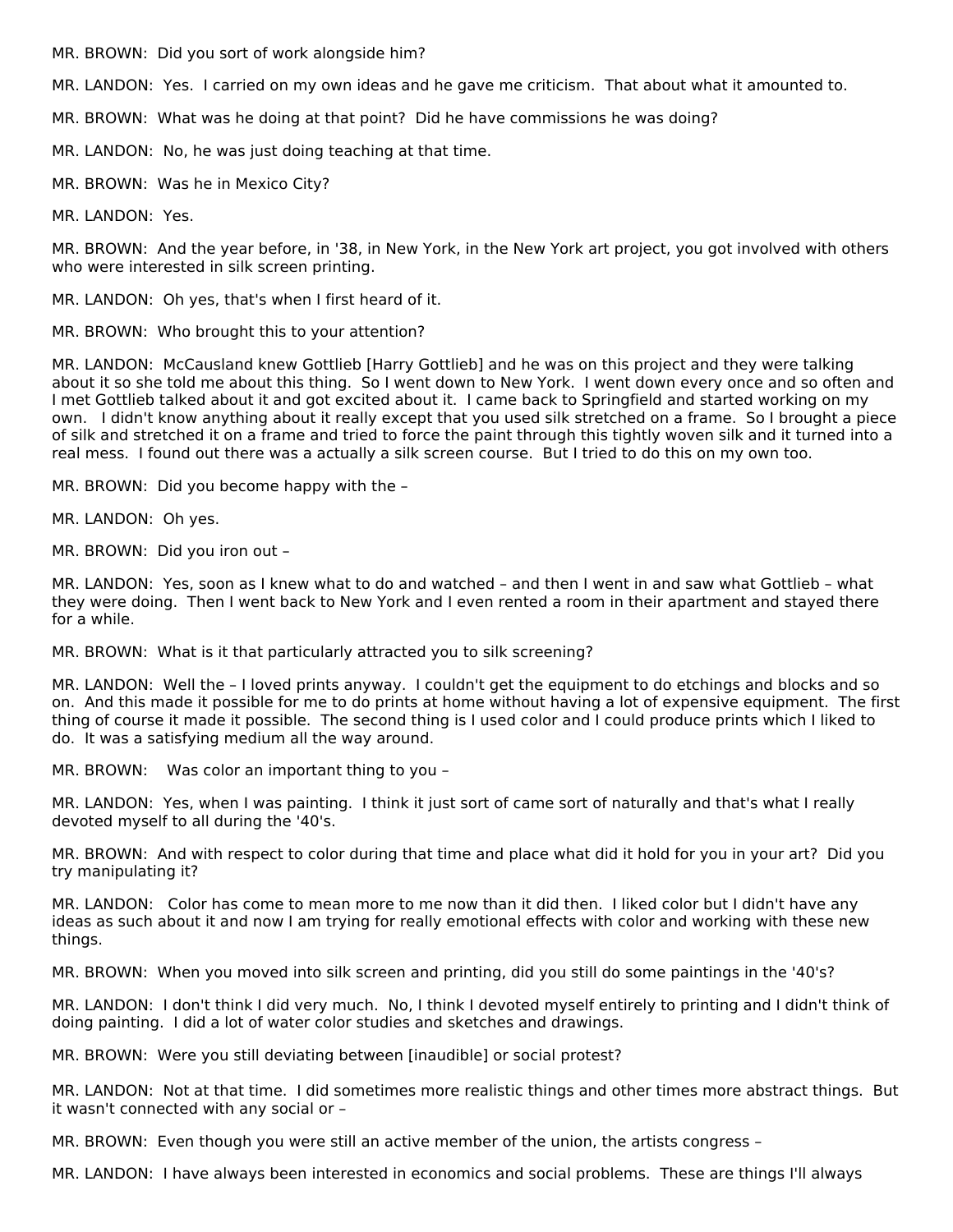have I think.

MR. BROWN: You were still somewhat disgruntled and unhappy about the state of society--

MR. LANDON: Sure.

MR. BROWN: As you –

MR. LANDON: I still am.

MR. BROWN: Were you ever actively involved in political movements when you were in New York in the late thirties or early '40s?

MR. LANDON: Like every other artist, yes. But your ideas change. Someone said you don't get mellower when you get older, you just molder – probably that's what happened. As I mentioned before about saving the last copy of prints or something terribly important it makes you sound so vain. I loved the saying about artists, "But why are you so modest, you're not that good."

MR. BROWN: Did you feel like you wanted to clutch to some evidence of what you had done? A modest pack rat instinct?

MR. LANDON: Yes.

MR. BROWN: A couple of times in the early '30's and '40's you initiated shows in the Springfield Museum.

MR. LANDON: Mm-hmm.

MR. BROWN: Opening exhibitions.

MR. LANDON: Oh, I didn't initiate that. I was working in the museum. I had a job there for a while and I helped hang the pictures.

MR. BROWN: And in '40 you initiated the exhibition of silk screens in the Springfield Museum.

MR. LANDON: Yes. And then I worked on that artist union show I think was the first national art union show in Springfield.

MR. BROWN: And did you work very closely with the director?

MR. LANDON: Yes.

MR. BROWN: Were they quite sympathetic, first to the new technique of silk screening and, second, for your role in artist movements?

MR. LANDON: Well yes.

MR. LANDON: Yes in the thirties it was a very open period. One could, if they had ideas,--I think directors at that time – museum directors of that time were really concerned about pushing new ideas into the museum instead of--I feel today they are just out for prestige. They just want to put on very, very important exhibitions to be able to get another bigger job or something like that. I think it's all prestige now instead of some real exciting thing that comes along.

MR. BROWN: But even inside the Springfield Museum, in terms of the collecting there, it was really quite conservative. And exhibiting, at that time, was quite open-minded.

MR. LANDON: Yes, well I think Marvo was probably more liberal than succeeding directors.

MR. BROWN: What was his background? Had he ever been a painter?

MR. LANDON: Gee, I don't know. I just ran across his name a few months ago--and I had never heard of him after he left the museum. I heard that he was a Quaker and that he did some ambulance work during the war or something like that. That's the only thing I heard about him. I don't know, I don't think was a painter, no.

MR. BROWN: You moved to New York in '41. Why, you decided that Springfield no longer held any--

MR. LANDON: Well, no, I got a divorce and I wanted to leave the whole thing and start something new; a new life.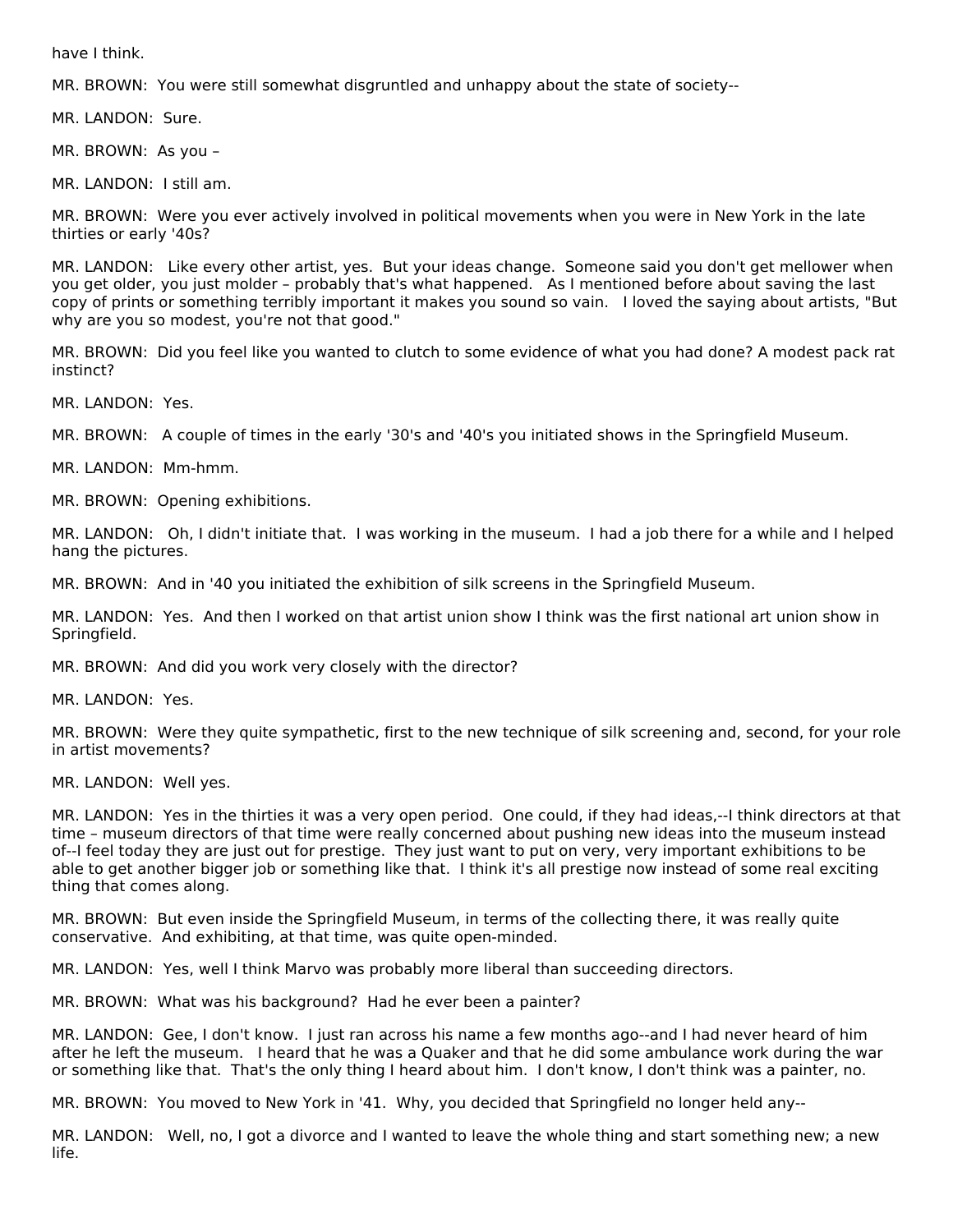MR. BROWN: Did you go back so some of your old associates there in New York when you moved?

MR. LANDON: Yes, I got a room as I said with Gottlieb and stayed with him for a while until I could get a place of my own. Then I became involved in the whole silk screen-- it was a silk screen group and then it began the National Serigraph Society and that took all of my efforts. And I was exhibition secretary so I assembled all these shows and cleaned the mats, and packed the pictures, and routed them out to various museums and so on. It was a very active thing. So I got a little stipend for that from the society, but compared to the work that I put in it was nothing. But besides that I sold prints and then I had a few commercial jobs. A little job now and then doing Christmas cards, or a poster, or something like that. All of these things kept me going.

MR. BROWN: By this time was the silk screen more or less accepted?

MR. LANDON: Yes. Well later on in the '40s it was and then of course I was able to do teaching and lecturing.

MR. BROWN: Where? Informally or in the art league or the students league?

MR. LANDON: No, no, no, I didn't teach there. I taught at [inaudible] in New York at 92nd Street. And at the National Serigraph Society we had regular classes. Then I had a lot of private pupils. I had a pupil from Chile, and from Sweden, and several American pupils. I had somebody from England. So it was very interesting.

MR. BROWN: Did you enjoy teaching?

MR. LANDON: I liked it. I liked to teach, yes.

MR. BROWN: You had taught before in Springfield?

MR. LANDON: Well I had given some lectures. I organized a group of people doing silk screen and showed them all how to do it after I found out really how to do it. So I suppose that is teaching in a way.

MR. BROWN: How did you teach? Can you describe your approach to teaching that time in New York? How did you go about it?

MR. LANDON: Well I drew up a regular program of teaching, what to start with--the fundamentals as usual--and I think I tried to stress the care of materials. I don't think that they stressed that enough in books on the subject. And about really cleaning up when you are through and that sort of thing. To take care of materials so that you don't waste them. I think that was my – you had to be so careful in the thirties not to waste things. But it is a good thing to learn because it makes it easier for you later on.

MR. BROWN: When you where teaching did you move into the dealing of the student's expressive potential or creative potential?

MR. LANDON: Well of course you have to accept what they can do. I didn't try to change--no, I didn't try to do that at all. I tried to work within what they could do and I didn't try to make them do--or criticize them too much. I just corrected any technical errors that's all. I wouldn't try to influence them.

MR. BROWN: You had not been influenced yourself by your teachers had you? By in large they let you have full rein.

MR. LANDON: Yes, I think so.

MR. BROWN: So passed on this low profile teaching?

MR. LANDON: Yes. I think that's the really important thing in teaching. Excuse me.

MR. BROWN: This is a second interview with Edward Landon in western Vermont. It's May 28th, 1975. Mr. Landon, you mentioned the first time we interviewed, your painting in the '30s. You mentioned your painting abstractly. And then of course you got, in 1939, a scholarship for nonobjective painting from the Sullivan– Guggenheim Foundation. I wanted to ask before we leave the '30s, the acceptance--was there wide acceptance of abstract painting, as far as you knew then?

MR. LANDON: Oh, no.

MR. BROWN: Were you an exception in being able to have these scholarships? Or was Guggenheim particularly seeking out such as you?

MR. LANDON: No. I think--they didn't seek out anybody. Especially they--you applied for something you knew that might be available, that's all, a grant that might be available and of course in the '30s everyone was looking for some kind of support.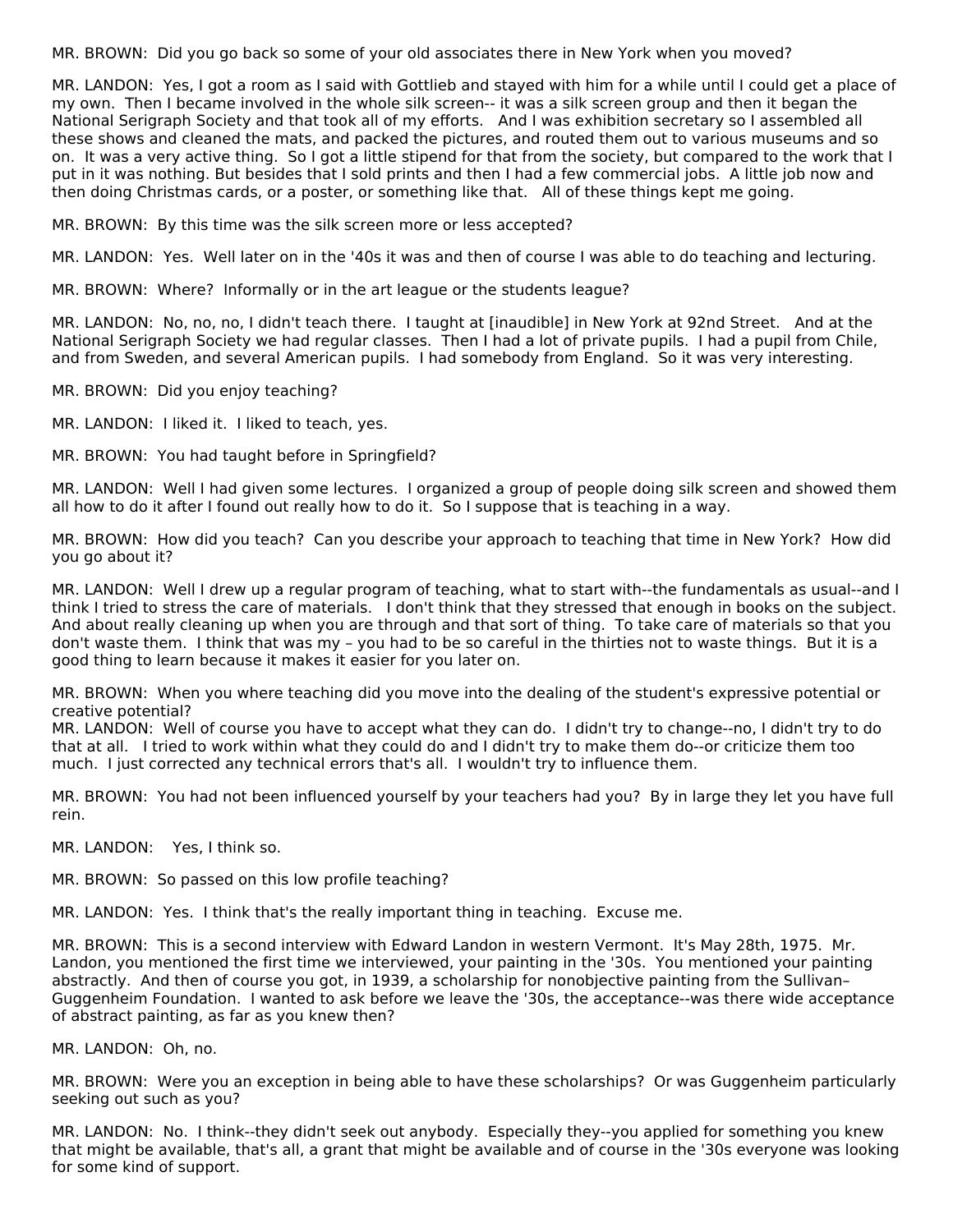MR. BROWN: Sure.

MR. LANDON: But yes, that's the way it worked.

MR. BROWN: Had you exhibited your abstract paintings?

MR. LANDON: No, no. This was a scholarship.

MR. BROWN: Yes.

MR. LANDON: But they--so it was for study and for work.

MR. BROWN: Yes.

MR. LANDON: And they did exhibit some of the things in the then Museum of Nonobjective Art, when Hilla Rebay was the curator.

MR. BROWN: Yes.

MR. LANDON: But I had started out with very realistic sorts of things and spent every summer when it was nice to go out and sketch, almost every day in the summertime. So I did a lot of watercolors and paintings. And then gradually, as I became acquainted with more advanced work, I became more interested in it.

But there was a very nice thing that happened, I think I just recalled it. After I heard of this silkscreen method of making prints, I had heard that you stretch some silk on a frame and drew on it and printed. And so I--someone told me about that verbally, didn't show me anything.

MR. BROWN: Yes.

MR. LANDON: So I went home and I bought silk in the department store and stretched it on a frame and tried to force the paint through it.

MR. BROWN: Yes. Didn't probably work.

MR. LANDON: It didn't work. And eventually, I found out what you did use, the proper materials and so on. And when I did, of course, I got very excited about it and told the artists I had known in Springfield and around there about it. And they thought it was a wonderful idea, so I started a little class in the garage, the garage where I lived.

MR. BROWN: In Springfield?

MR. LANDON: Yeah. And it was all the artists working together. There was no idea of--you know, I didn't get paid for it.

MR. BROWN: It wasn't a master and pupil.

MR. LANDON: No. It was--we were all working together. But I knew about it, and they didn't. So I would show them and together we did things. So they turned out some prints and it was a nice cooperative thing. And that's what I wish I'd seen more of later.

MR. BROWN: Were these silkscreens nonobjective?

MR. LANDON: No.

MR. BROWN: This was before?

MR. LANDON: No, they weren't strictly nonobjective, but they were--

MR. BROWN: Simplifications?

MR. LANDON: Yes and abstract in a general way.

MR. BROWN: Um-hm. Well, in the time that you were going out sketching and doing watercolors, during the '30s, were those works pretty representational?

MR. LANDON: Yes, yes they were.

MR. BROWN: Did you think that was sufficient at the time?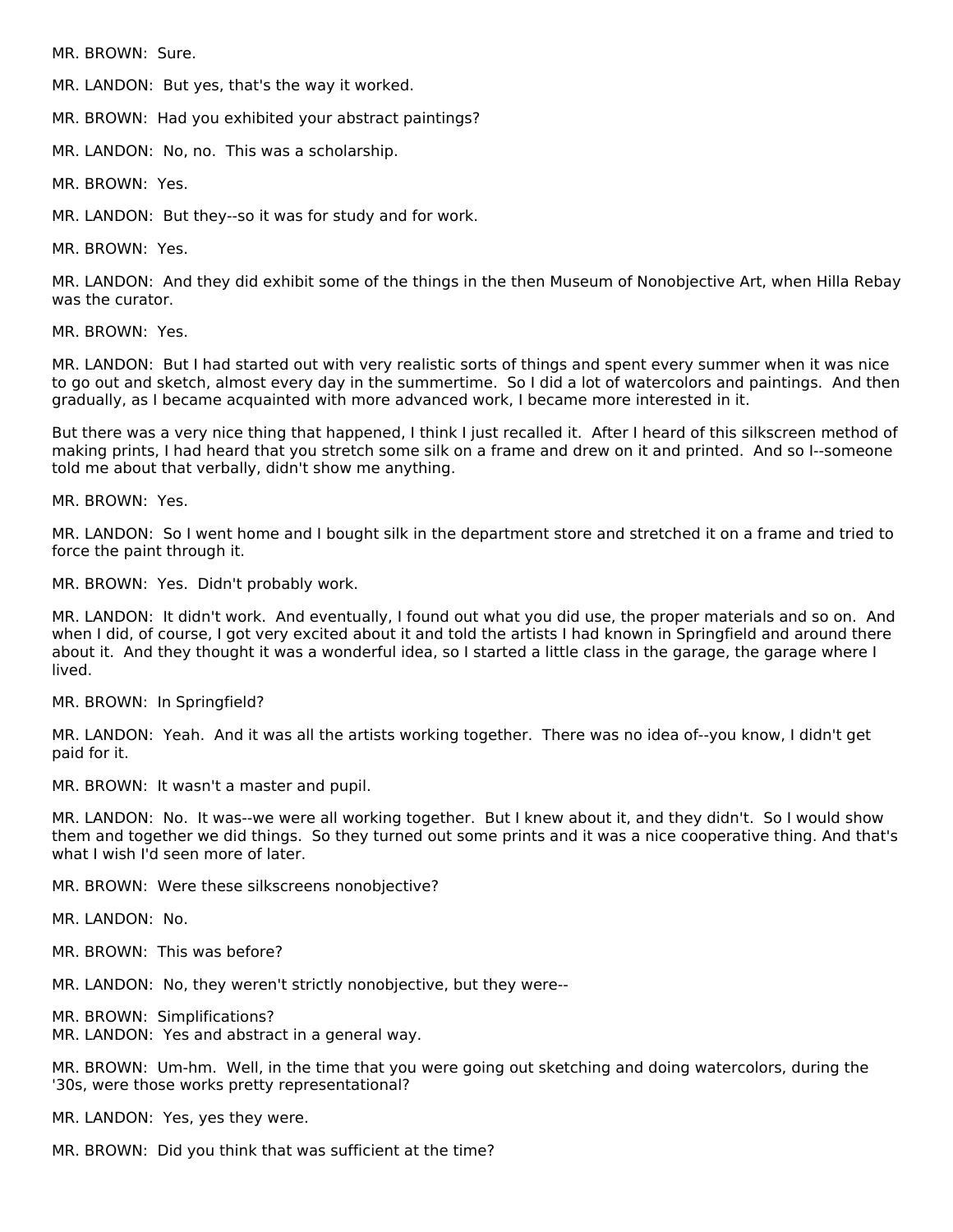MR. LANDON: At the time, yes, yes. But--

MR. BROWN: What happened?

MR. LANDON: That was pretty early in the '30s. You know, that was '30 to '32. But in 1933 and around there, I- -you know, Elizabeth McCausland and--incidentally, William Rogers--Sir William T. Rogers was the critic on the other paper in Springfield, the art critic. And he became--he left Springfield also and became the art editor of the Associated Press. So we had people who--

MR. BROWN: Yes, people of considerable talent.

MR. LANDON: Yes. They were really--it was a small town, but very advanced, so I became acquainted with things. Then I think I mentioned that Gertrude Stein came here after.

MR. BROWN: Yes.

MR. LANDON: Yeah.

MR. BROWN: Did you think at that time, when you thought quietly or deeply about it, that Springfield perhaps had real potential to become a major art center?

MR. LANDON: No. No, I didn't. See, there was an art organization there, the Springfield Art League, which had existed for a number of years before I came there. And they only gradually began accepting work that was a little--little more advanced than the traditional painting. And now I'm sure that they are much more--but at that time, there were just a few pieces in the show every year that were a little different.

One time I managed to--I was asked to serve on the jury--not jury selection, but to--on the committee to select a jury for the show. So I tried. I saw that Max Weber and a couple of other people who were advanced got in on the jury, so we got a little free exhibition.

MR. BROWN: Did the people accept that in Springfield?

MR. LANDON: Yeah, I think so. The whole thing was gradually opening up there was no point to keeping it so closed.

MR. BROWN: Would an art critic such as a person like Elizabeth McCausland--you had--the local people who were made aware of things; the advanced sort.

MR. LANDON: Yes. Yeah.

MR. BROWN: How well did you know her?

MR. LANDON: Very well, yes. Very well.

MR. BROWN: What was she like? Could you describe her? How was she to be around?

MR. LANDON: Oh, she had a great deal of perception and saw the quality. And many people were not really accepted at that time. And of course, she was intensely interested in the American group of Dove and Hartley and O'Keeffe and Maurer and those people, and photographers Paul Strand and Bernie Sabbath and people like that. And I knew Bernie Sabbath well, too. And I have a lot of her photographs.

So that it was a good thing for--especially for a young person like I was then to become acquainted with this sort of thing. And through her, I knew Dove. And went up to visit him. And I told you.

MR. BROWN: Well, this group was a very congenial group, weren't they?

MR. LANDON: Yes, I think so.

MR. BROWN: Among themselves.

MR. LANDON: They had a lot of feeling for each other.

MR. BROWN: Yes.

MR. LANDON: And the reason I mentioned that, again, is because I've just finished a painting and I realize what I owe to Dove, you know?

MR. BROWN: Particularly, what?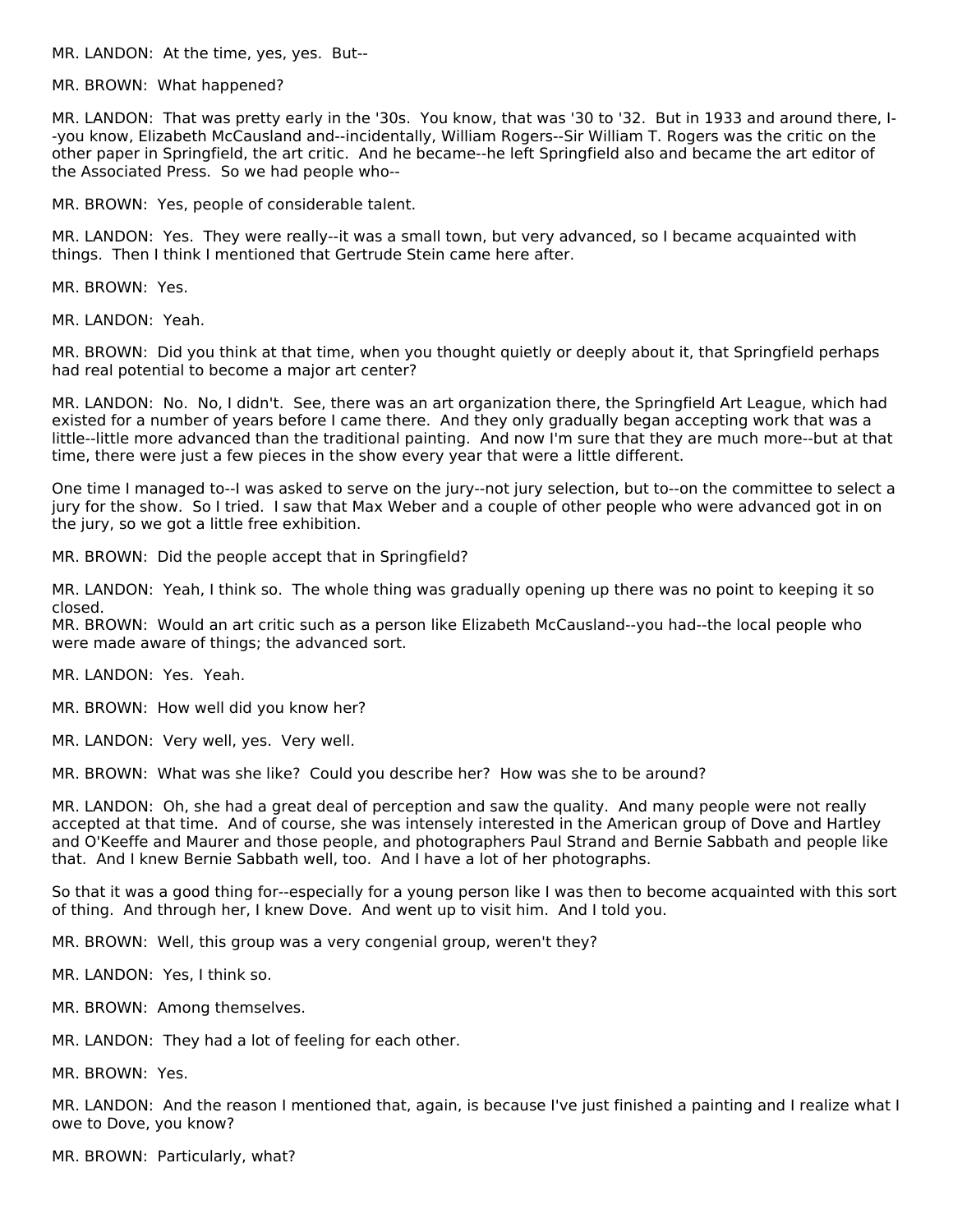MR. LANDON: Well, he had such an outlook on life that was also happy, really, basically. It was a happy outlook and could see humor in so many things in nature, you know, a cheerful sort of outlook. And I was working on this thing, and you know--moon. And I was feeling, I'm sure, exactly what he felt about a moon or any other natural thing. I like that feeling. And Time magazine just had an article about Dove,

MR. BROWN: That confirmed some of your thoughts?

MR. LANDON: Yes. Well, yes.

MR. BROWN: As a young person in the Depression, Dove's attitudes must have been marvelous to you.

MR. LANDON: Yes. Well, he had given up--this article says he had given up 12,000--in 1909 he was earning \$12,000 as an illustrator. He gave it up to become--he gave it up to devote himself to painting. Most of the illustrators intend to paint someday--

MR. BROWN: Yes.

MR. LANDON:--and they never give up this beautiful money that comes in, you know. It's very hard to do that, I should imagine. If I had the same thing I might have found it very difficult. So he lived in a very poor farmhouse with no light [no electric light], but kept producing these beautiful pictures. That's a very satisfying thing.

MR. BROWN: What did he have to assist him? Were there certain collectors and dealers?

MR. LANDON: Of course, Stieglitz did what he could to--

MR. BROWN: Did you know Stieglitz? Or did you get to know him at that time?

MR. LANDON: I knew him, but not well.

MR. BROWN: Was he a pleasant person to work with?

MR. LANDON: He tended to be irascible with everybody, but he was nice enough.

MR. BROWN: You also were in Taos for some of these same people one summer.

MR. LANDON: Yes, yes.

MR. BROWN: What were they like? What was it like for you out there? I know you told me you went out to study in 1930--in the '30s at Taos. But did these people –

MR. LANDON: Well, I didn't--

MR. BROWN:--relax, or did they work just as intensely out there?

MR. LANDON: Yeah. I went out there to paint, to do pictures, you know. Took materials for later pictures and so on. It was an artist colony really. I think all artists gravitate towards the artist colonies, you know, at some time or other. After a while you don't need it. But certainly when you're young, you do need this--

MR. BROWN: What did you need when you were young, from an artist colony?

MR. LANDON: Well, a sense of community, I guess, a sense of feeling of part of it. I think, well I speak for myself, I felt I was always separated from wherever I am. And I don't believe I belong anywhere. I feel I have a right to be anywhere, but I don't belong – in a particular place or any real roots. I guess it doesn't matter to me because I feel perfectly comfortable about it.

MR. BROWN: You talked last time and just again how about your early work with silkscreen. And you fairly soon got into experimentation with that. By the early '40s you say here, about 1942, you began making experiments. Would you describe that, or explain?

MR. LANDON: Well, yes. There were things like experimenting with sensitized silk. That's putting a photographic solution in the glue and sensitizing the silk, then exposing various objects on the screen to light and washing out the part that wasn't hardened by the light, and printing. They weren't photographic screens in the sense that you use a camera to photograph something and then make a stencil from the negative of the thing. It was a direct thing, again. And we all started to keep that purist attitude toward making screens, that you work directly on the screen. You do it yourself.

MR. BROWN: Who do you mean by "we" at this time, at this point?

MR. LANDON: Well, I think people were seriously working in serigraphy.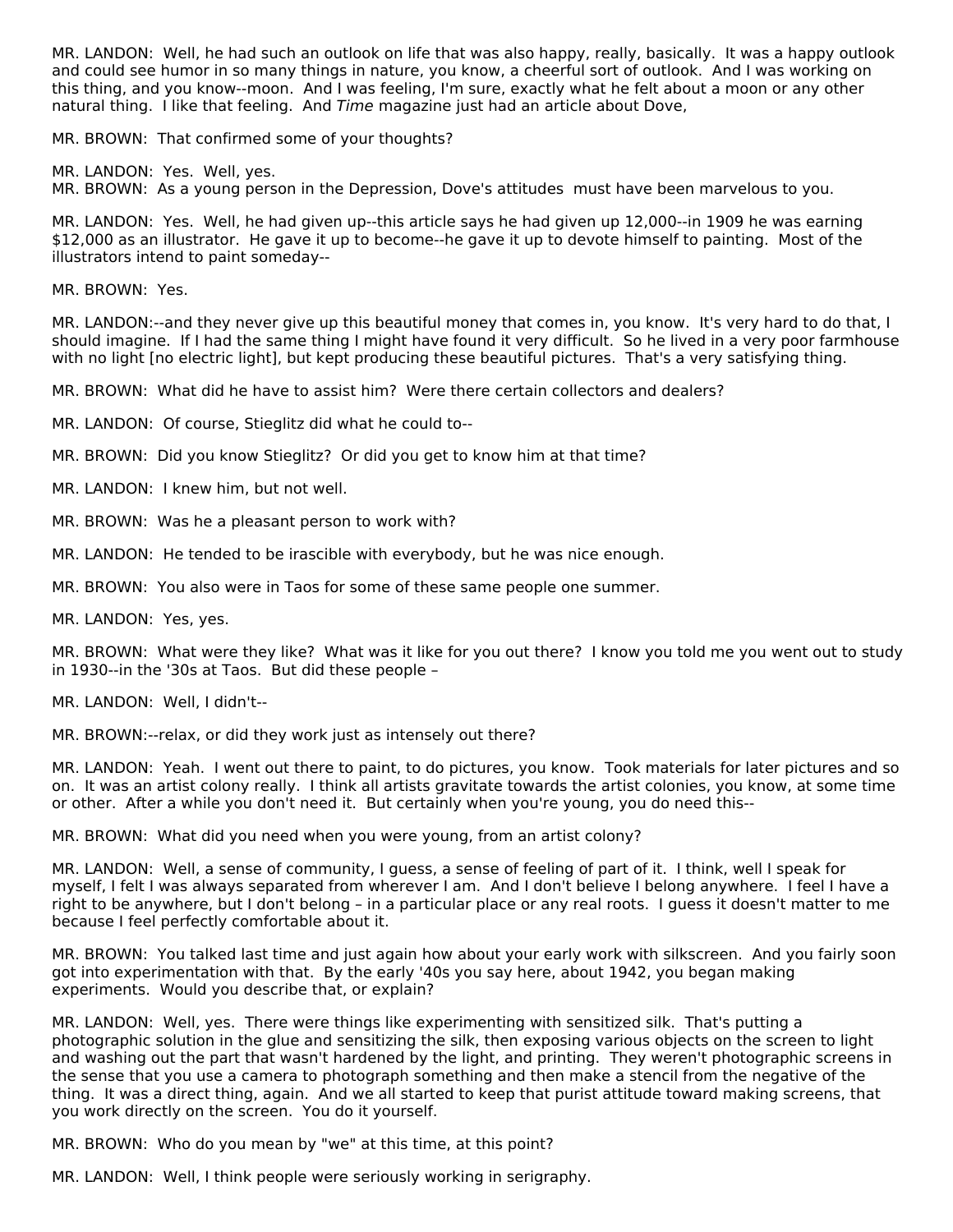MR. BROWN: You were still a pretty small group in the early '40s?

MR. LANDON: We had--no, then a lot of New York--people from New York--working on it, too. So there were quite a lot of people working seriously at this medium and I think developing it, so it worked out all right.

MR. BROWN: Did you work closely with these people?

MR. LANDON: Yes. Well, we were always phoning each other new ideas that we had. And ther was a really cooperative feeling about it.

MR. BROWN: Who did you find that you especially were close to then?

MR. LANDON: Well, there was a chap who died that – Henry Mark that – he wasn't well known. But I think probably died too young to develop something. I can't think of names offhand.

MR. BROWN: You mentioned, I think last time, Harry Gottlieb?

MR. LANDON: Well, he was--yes, he was one from the '40s.

MR. BROWN: Was it at this point that you--that the National Serigraph Society was formed?

MR. LANDON: Yes. It was first a silkscreen group, and then changed the name to National Serigraph Society. MR. BROWN: Why did it change the name? It sounds more--

MR. LANDON: Well, there was actually a lot of confusion, you know. Silkscreen--when we did silkscreens, people thought they were standing screens. You've probably heard this before. They were printed on silk or--there were all kinds of confusions.

MR. BROWN: Did they know what a serigraph was?

MR. LANDON: Well--put out so much literature on serigraphy, the word "serigraphy," we finally got it accepted by every dictionary.

MR. BROWN: What was the purpose of the group later, the society?

MR. LANDON: Well, to provide an exhibiting service for artists and to develop new ways of doing prints, that sort of thing.

MR. BROWN: Through the '40s you--well, you mentioned last time the putting down of silkscreen as an art medium.

MR. LANDON: Yeah.

MR. BROWN: Did that continue or did the attitude fairly quickly change?

MR. LANDON: I think, through our efforts, it changed and became an accepted thing, yes. I think it changed fairly rapidly. The most resistance was from other artist groups like various printmakers groups, who tended to look down on serigraphy which was foolish.

MR. BROWN: Why do you suppose they resisted?

MR. LANDON: Well, there was still a great deal at that time of traditional printmaking. And of course, we broke new ground, I think, with this medium. And now, of course, everything is called a print, you know, whether it's actually a print or not. Now I think they've gone too far the other way. I really like experimentation and all. Now there have been experiments making intaglio prints by various methods you know, welding things to a plate and printing with it. Those things are good, but when it comes--when they start, like – the latest catalog of the Boston printmakers, and they start showing prints made with photo-engravings, I don't consider this traditional printmaking. I think they're going too far away from actually hand--the hand of the artist.

MR. BROWN: Even when you were using the photo-sensitized color, it was your manipulation that produced the result.

MR. LANDON: Yes, absolutely. We made the screen. There was no mechanical thing involved in it. It was all hand.

MR. BROWN: Certainly not--the results would be different than you could get by another--

MR. LANDON: Yes. I didn't pursue it because I wanted to work with my hands directly on--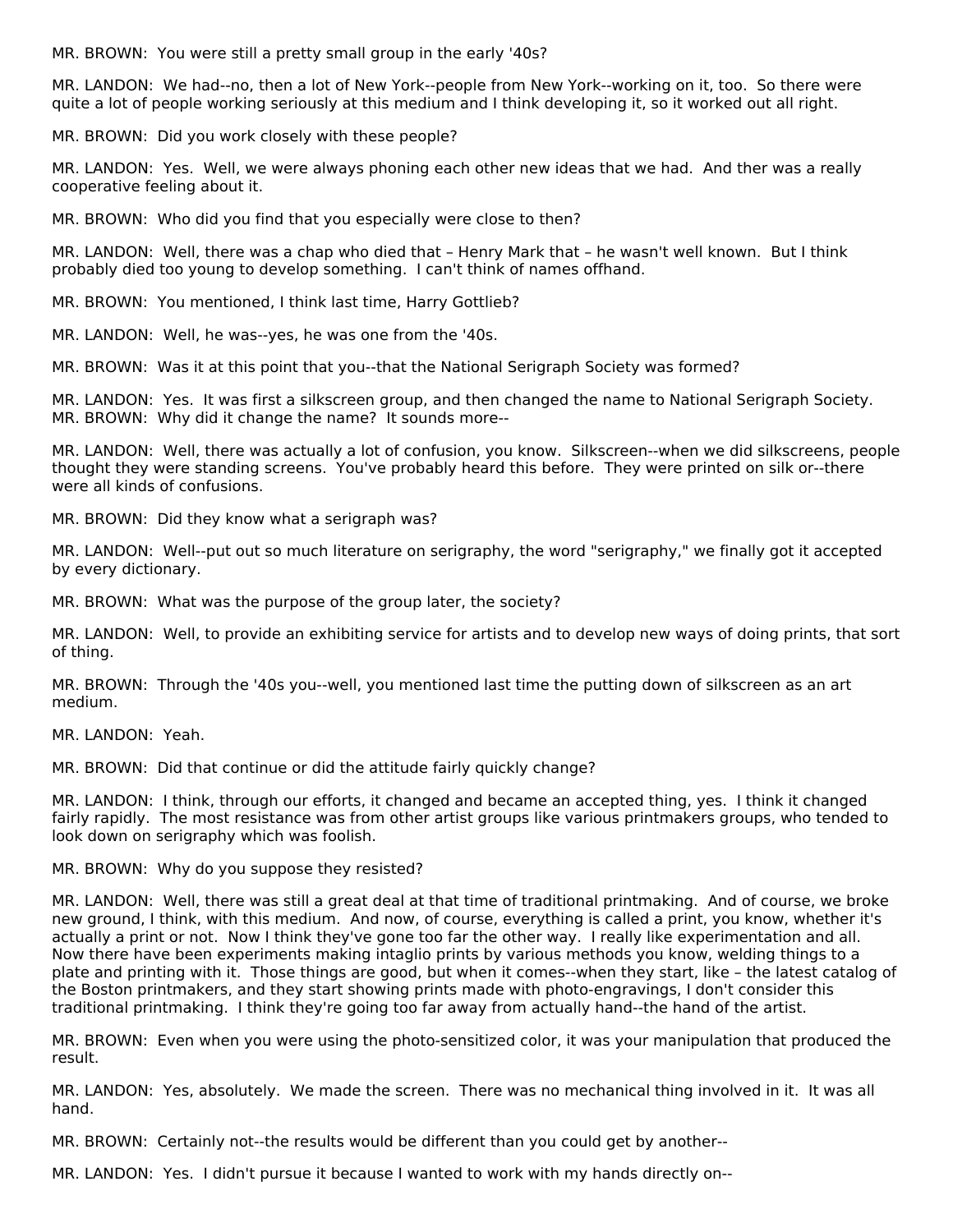MR. BROWN: You exhibited several times during the thirties and now again with the National Serigraph Society a penchant, it seems, for organizing. Here you were, you were exhibition secretary, which got you into the--what did you, go to the shows?

MR. LANDON: Yeah. Well, I like to do those things.

MR. BROWN: You like to do that?

MR. LANDON: Yes. And in the '50s--if I can just jump to the '50s there--

MR. BROWN: Sure.

MR. LANDON: I got together a lot of shows for the United States Information Service through the National Serigraph Society. We made up several exhibitions of prints and display cases showing the materials used in making them. I did all those. I made all those, about ten exhibitions. They went to places like [inaudible], Saigon, and places--India, Indochina. Where they are now, I don't know.

MR. BROWN: [Laughter]

MR. LANDON: But that's where I sent them because I labeled the cases, too.

MR. BROWN: Why did you--you say you liked to do it.

MR. LANDON: Um-hm.

MR. BROWN: Why do you think--what useful role--because you were a busy artist--was there in taking the time to--

MR. LANDON: Well, of course, I didn't do it for money, but I did get paid for it, making the cases and everything. But it was obvious that you couldn't do it for nothing. So as I said, I earned money doing various things, and this was a way of doing something I liked and earning money at the same time. So I didn't see anything wrong with that.

Besides, I was compulsively organized before. I've done away with some of that, but I still like order very much. And when it comes to making up a display or something, I get a kick out of organizing something. I don't want to organize people, really. But organizing toward an end is a good thing for everybody.

MR. BROWN: Right. Well, another thing, wasn't the exhibitions of serigraphs a major way of promoting it? MR. LANDON: Yes. Sure.

MR. BROWN: Having people seeing it, liking it, accepting it, or learning to accept it?

MR. LANDON: Yes. It all worked together like that.

MR. BROWN: So you had an in-stable of--the society, did you have a terrific variety of artists?

MR. LANDON: Yes, yes. Every kind of thing; every degree.

MR. BROWN: You must have attracted a number of people who just clung to the coattails and didn't have too much ability themselves, as it became more popular.

MR. LANDON: Well, let's put it this way. That many artists like to try different things. And they get excited for a very short time about something and then drop it. So we did have members who were there for--who were not really--

MR. LANDON: Yes. Well, serigraphy, of course, has been exploited by commercial interests, too. And they use the term "original serigraphic silkscreen" and that sort of thing when they're advertising prints sold by department stores and franchises and so on.

I recently--someone recently sent me a catalog of a rather well-known artist who produced enormous editions- editions of 300 so-called serigraphs. And they are about 25 inches by 30 inches, and 28 inches by 35 inches, very big serigraphs, very big prints, and many colors, as you can see from the reproductions of them. And this is--each selling for \$300--and a picture of the artist on the cover of this folder, and he's wearing this spotless white jacket with the latest style and holding what appears to be brushes in one hand and a big cigar in his mouth in the other. And I can tell you that you can't do serigraphs with a white jacket on.

MR. BROWN: [Laughter]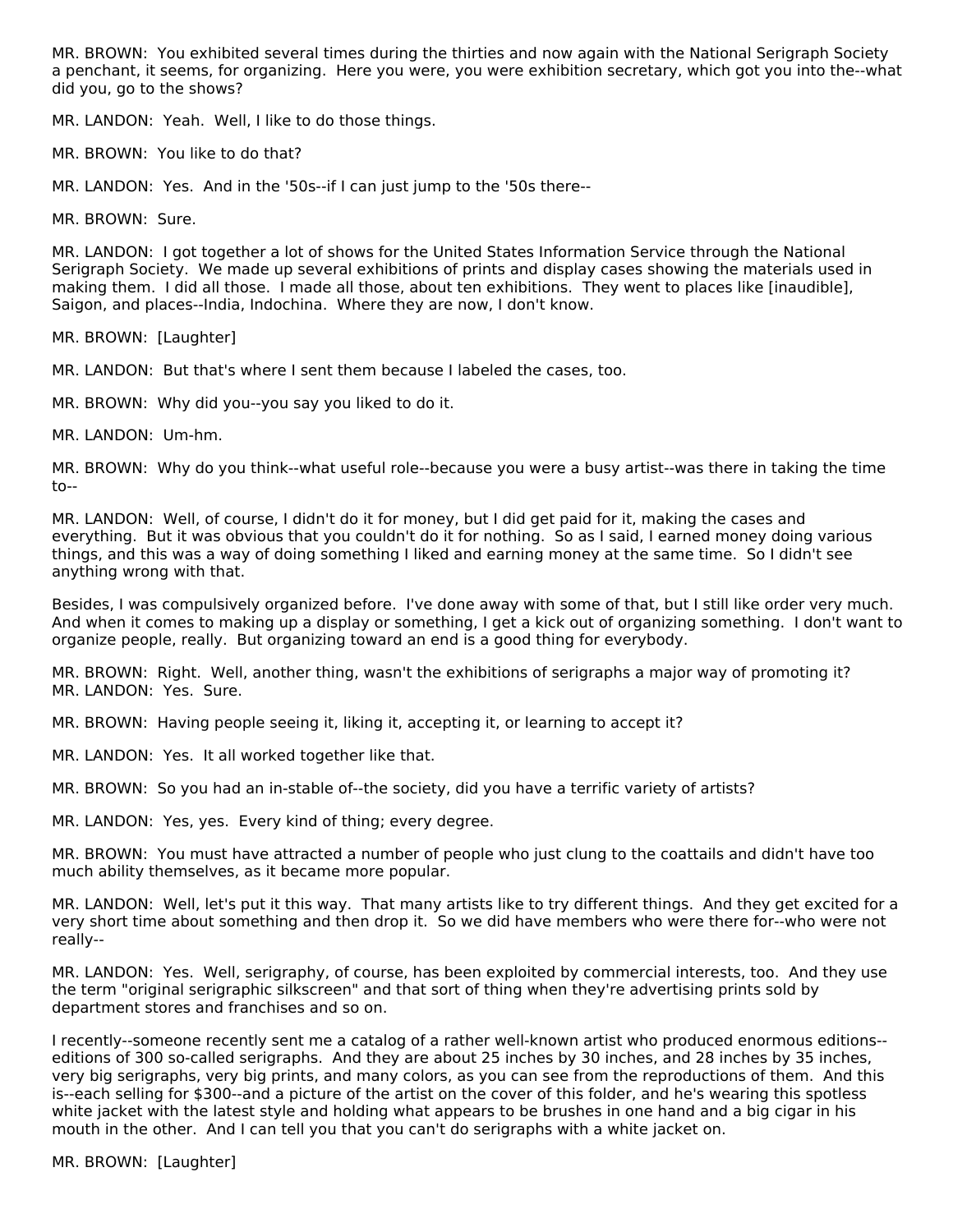MR. LANDON: But this was--you see him. He looked like a prosperous jetsetter rather than a--but the physical labor of turning out 300--and there was a list, so it must have been at least 50 of these prints--different kinds. There were tennis players and hockey players and all kinds of sports figures. And I think--he found these sports things--these sports ideas were good sellers, so he turned out more.

But the physical labor of turning out 300 prints in many colors is so enormous in that size that he could not possibly have done any of this modeled work himself, you see. So it's a commercial venture. And that's what a lot of it has degenerated into.

MR. BROWN: Yes.

MR. LANDON: But that's nothing to be concerned about because this has happened with other things, too. Lithography, for instance, actually started--silkscreen started out as a commercial medium for doing counter cards and ads and posters and things. And fine arts possibilities were seen in this medium, which is perfectly all right. The same thing happened in lithography. We started out the medium for producing music, and the fine arts possibilities were seen in it, later on.

MR. BROWN: Yes.

MR. LANDON: But a great deal of terrible work was turned out in lithography, but nobody thinks of a lithograph as a thing less in the fine print medium than any other medium. And this is what will happen with silkscreen and with serigraphy, too. So there's nothing to be--I have friends who are very concerned when they see the commercial outfit using the term "serigraphy." But I don't think it's a concern.

MR. BROWN: Did this become a problem fairly early in the--

MR. LANDON: No, it's only fairly recently. When? After serigraphy had been accepted, then the commercial interest saw a possibility for it. So it's unfortunate people pay \$300 for one of these things, which is nothing but a large poster, really.

MR. BROWN: Very mechanically put together.

MR. LANDON: Printed in a print shop.

MR. BROWN: A print shop, yeah.

MR. LANDON: And he signs it and numbers it, and that's all--it's really a fraud in that sense.

[END OF REEL 1 SIDE A.]

MR. BROWN: This is the second reel of the interview with Edward Landon. Connected with what you were just saying, do you feel, and how has it affected the serigraphy, the big-name New York painters and, sometimes, sculptors turning to serigraphy?

MR. LANDON: Well, yes.

MR. BROWN: And producing it in fairly large quantity, at least at very high prices.

MR. LANDON: Well, I don't think the--that's really very much of a problem or anything. That isn't as widespread. What I was trying to bring out was that there are certain commercial interests who – the ones you have just mentioned, where--are done by galleries, produced by galleries, really. And they have a certain standing.

MR. BROWN: Um-hm.

MR. LANDON: But the ones I was talking about are really commercial ventures. They're just designed to--not to forward the artist's name, but to sell as many as possible.

MR. BROWN: Um-hm.

MR. LANDON: I think things have changed so drastically in the last 20 years, with the development of color photography, for instance. I was looking through a magazine and saw--this is a remarkable painting of a group of people on the way to Mecca or something. And incredibly this highly realistic thing. When you look longer, it couldn't possibly be a painting. There was too much in it, so--it was a color photograph.

So today, the--and then there's this photo-realism now in painting. But today, the paintings look like color photographs, and the color photographs look like paintings. And in the long run, I think the color photographs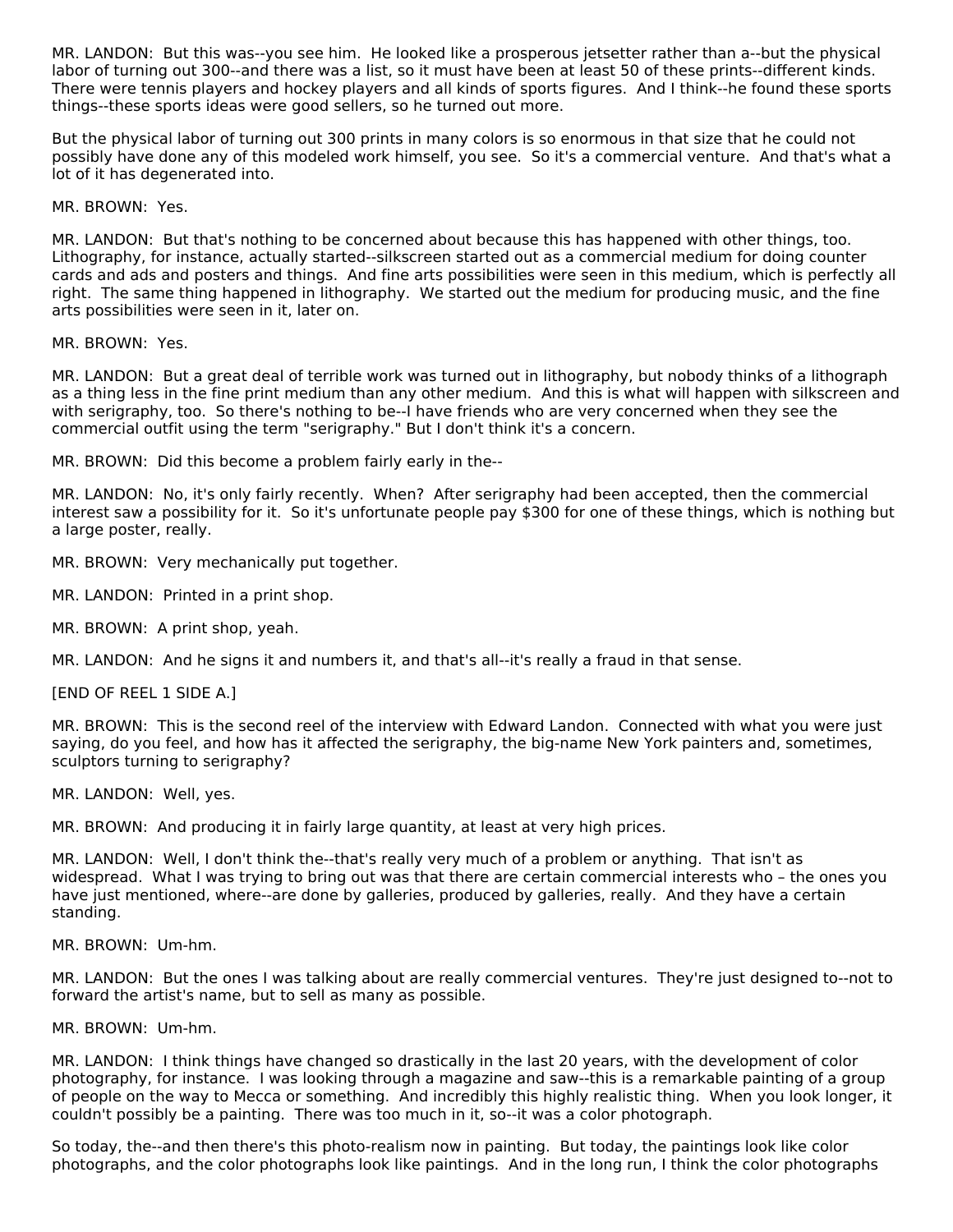will be more valuable because they're not really--you're not really developing something or trying an idea. What you're doing is using a medium that is [inaudible] mechanical, color photography, and it's attempting to imitate this in paint. And when you translate from one medium to another, it doesn't work, doesn't make sense, artistic sense.

It's like trying to talk about print quality. It's such an elusive thing. But it's there. I mean, all the great prints that have ever been produced have this quality. Otherwise, they would not be accepted as works of art. They have to have that quality. And I don't think that most of the things done today really have this quality. Most of the print field--very rarely do you see what I feel will eventually prove to be a work of art in the print field now.

MR. BROWN: Could you describe what you think a paint quality is?

MR. LANDON: Well, I think it's a scrupulous tension or an integrity of--and a respect for the material you're working with, metal or wood or stencil or whatever it happens to be. But to try to find the quality that that particular thing has--now, there are copper plates rather than wood. You have this tremendous difference, but both in the same field. They're both graphic arts. But to find that real quality is what, I think, is called print quality.

MR. BROWN: In these magazines that are printed today, do you see the integrity is not there? I mean, as you mentioned, photo-realism--

MR. LANDON: Well, I think today artists don't try to work out a theory or an idea in the way they did in the past. Like [inaudible] was and that sort of thing, or the surrealists. They try to work out an idea or a theory.

Now, the critics advance an idea and say, "Wouldn't it be interesting if some artist were to work this out?" So the critics and the galleries are working out the theories, and the artists are furnishing the commodity.

MR. BROWN: Yeah. Yeah. Right.

- MR. LANDON: That's where we come into the commodity. MR. BROWN: Yes, the commodity.
- MR. LANDON: Then--yes.
- MR. BROWN: Yes.

MR. LANDON: So--

MR. BROWN: The art, when it has its integrity, you don't think is a commodity.

MR. LANDON: No. I personally--I don't feel that way. You see--I'm not trying to--I don't really think of myself as better--or a fine artist, or whatever you want to call it. But when I do something, the--getting the idea has such a magic about it. What you're trying to do is present this magic that you feel, but you can't do it. And I don't think anybody can do it. I really don't. Many people approach it more and probably much better than I can. But I feel it just as much. That's what I'm trying to say. And I think all real--or all people who are genuinely interested in doing creative work have this feeling. There's a certain magic.

And I think when you talk to another artist, they both can see what you mean immediately, you know, almost without words. And if you can get some of that across, then the picture is successful. At least it's successful for you. And so if you've done this, then you're finished with it. That's the way I feel. I've finished with something once I've done it. And I like to look at it for a while, but then I get tired of it and put it in the attic. But--they don't sell very often, but, you know, it's nice when they do sell. But that really is not basically the purpose; it cannot be. Because I have tried too often to do Christmas cards and things on order. And I find it extremely difficult to do anything like that. I can do something of my own, but I can't--

MR. BROWN: You say at least an artist know when materials and his imagination and his excitement mesh together?

MR. LANDON: Yes.

MR. BROWN: But do you think other people can know that, too?

MR. LANDON: I think they see it, yes.

MR. BROWN: Yes?

MR. LANDON: Oh, yes. Other people than artists, sure. Oh, sure.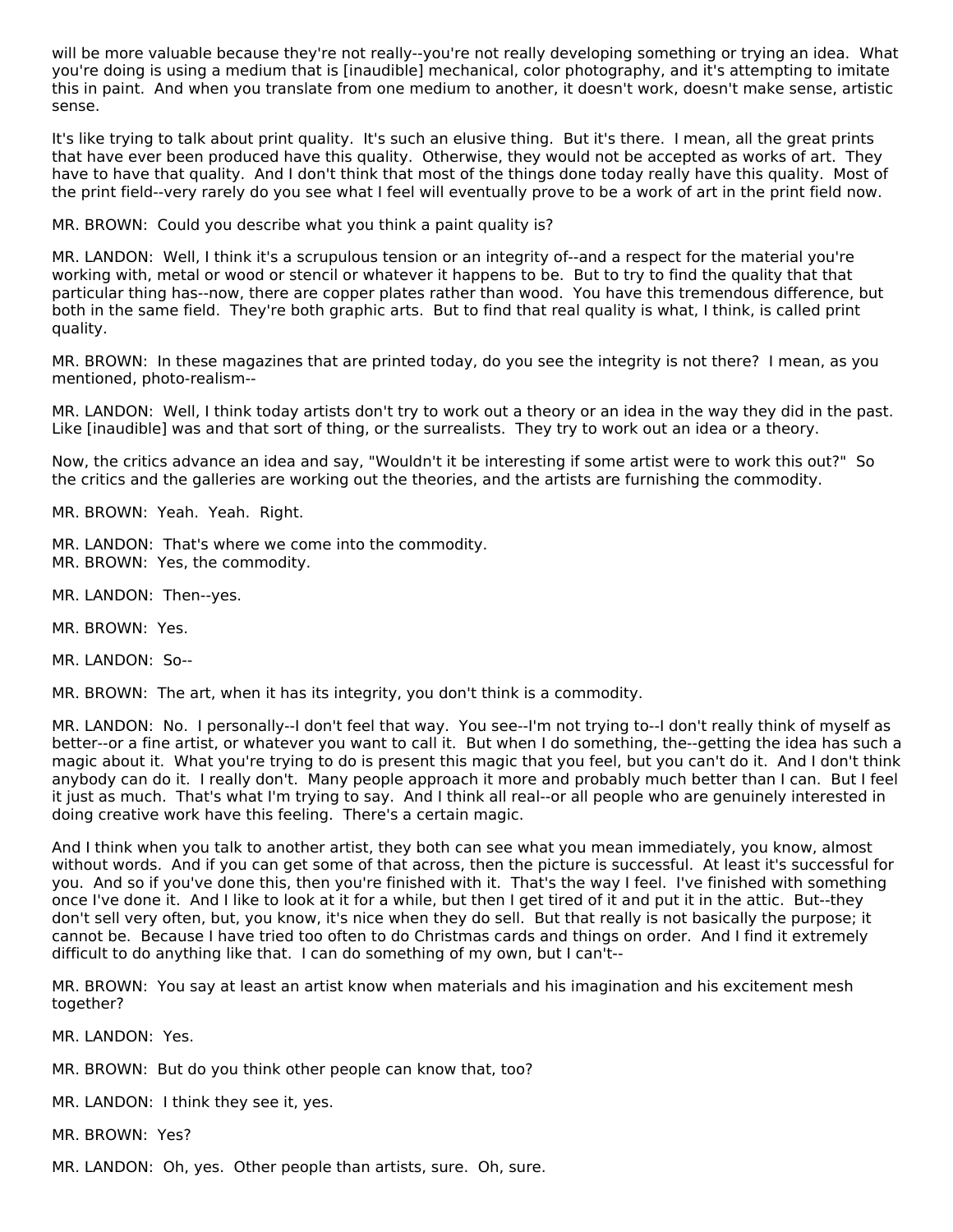MR. BROWN: Examples like the commercialized silkscreen or the photo-realistic oil or acrylic painting, you don't see it as meshing together?

MR. LANDON: That's right. Sure. See, another thing is that I do a tremendous amount of drawing and preparatory color sketches and arrangements and everything else. And I throw it all away because I have the idea of them, and I carry it out. Now, it may be good or bad, that doesn't matter, but as far as I can go with that idea. So I'm through with that, too, and I'm through with all the sketches and everything else.

And the same thing with when I do a print. It's--after I've finished with it, it's like somebody else did it. I enjoy looking at it, but it's finished for me.

MR. BROWN: Really. So the essential process for you then is the process?

MR. LANDON: The doing, the doing of it.

MR. BROWN: The creating?

MR. LANDON: The doing of it, the doing of it.

MR. BROWN: For example, the sketches, the drawings for a painting are simply preliminary steps.

MR. LANDON: They're not--yeah.

MR. BROWN: And you wouldn't want to refer back to them because that would be simply borrowing formulas for what we discussed earlier.

MR. LANDON: Sure. It's not important. And, see, I'm always impressed with this Ruault, the painter Ruault, who made sure before he died to destroy everything he thought had no importance, you know, and only left those things which are damn good paintings, you know?

MR. BROWN: Um-hm. Have you known other artists who actually could profit by referring back to earlier studies?

MR. LANDON: Oh, very likely. I'm just saying that's the way I work.

MR. BROWN: Sure.

MR. LANDON: Everybody is different. There's nothing to do--the right thing to do or not.

MR. BROWN: [Inaudible] your one goal – the process is more important, you stressed throughout the importance of actually doing something carrying it out completely yourself, which is--can become a problem, or has in modern times, in printmaking. I gather you also--

MR. LANDON: I assume you're referring to printing lithographs and so on.

MR. BROWN: Yes, or just generally. You've referred to it in several ways.

MR. LANDON: Yes.

MR. BROWN: The importance is a virtue and a necessity for good works to be created.

MR. LANDON: I'm sure I gave that impression. I realize that in some mechanical ways you can't--you have to have help with certain things. Now, if I were to attempt a large print, larger than my usual size, which are fairly small, I'm physically not able at this time to handle a large squeegee. But I could do the screen. I could make the screen. It wouldn't be any--there would be nothing wrong with somebody coming in and handling the squeegee for me, the same way – or running an etching press if I ink the plate, that sort of thing.

MR. BROWN: Um-hm, um-hm.

MR. LANDON: So the mechanical part of printing is not--I don't feel has anything further to do with the art.

MR. BROWN: And also connected somewhat with this is the feeling I had gotten that you believe it's important and you tried to learn things on your own, rather than going for tutelage.

MR. LANDON: Yes, exactly.

MR. BROWN: From the--was there a certain pride or even virtue in your mind--

MR. LANDON: Well, there was also a certain shyness, too.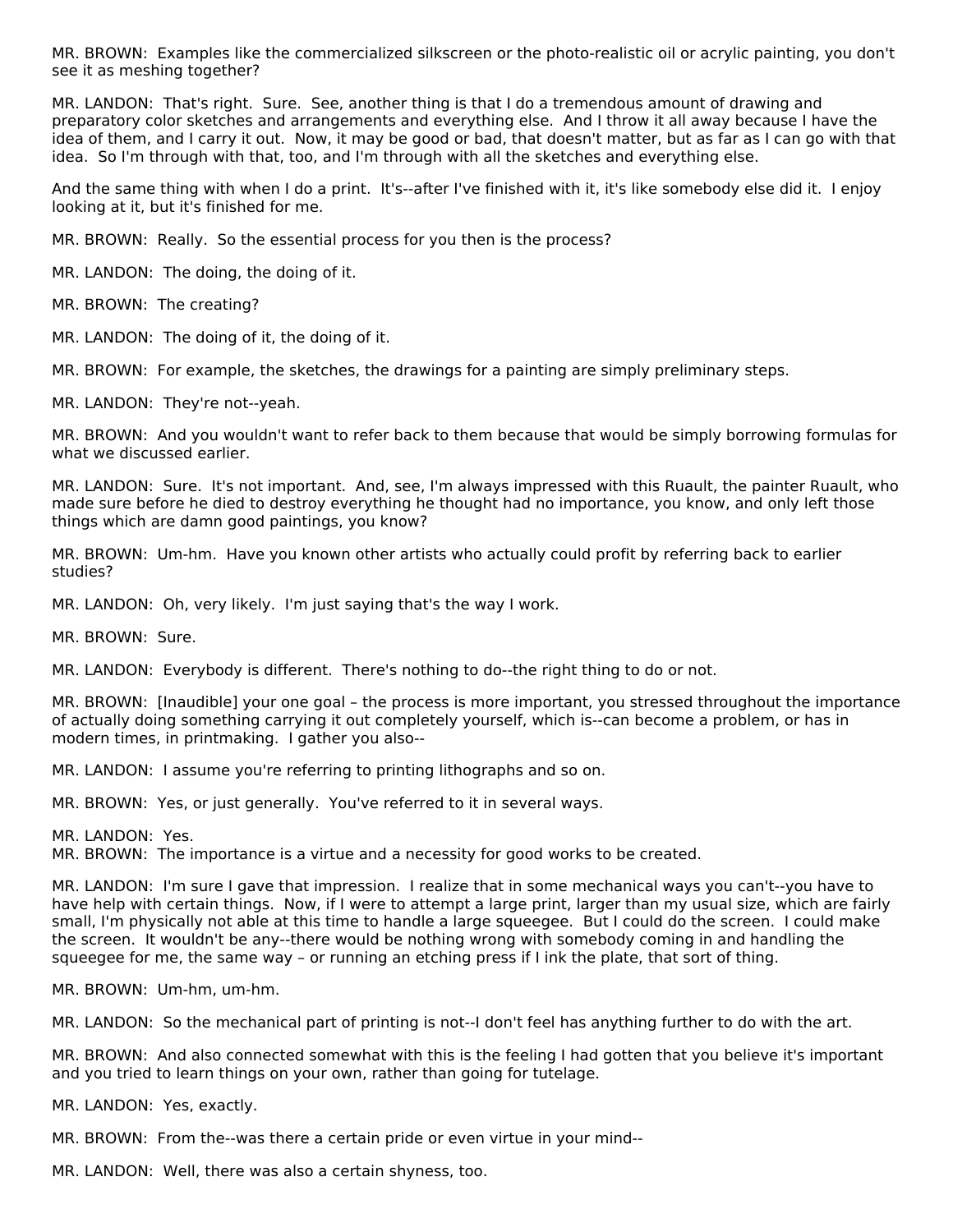MR. BROWN: Yes. You were?

MR. LANDON: I mean, I was much more shy than I am now.

MR. BROWN: Yes.

MR. LANDON: And I hesitated to take somebody's time.

MR. BROWN: But was there, when you were a youth--was there any--were you possibly resistant to having to learn something that excited you from someone else?

MR. LANDON: Well, I think I got a kick out of doing it myself. I think I--I never thought about it before. But now that you mention it, I think that I enjoyed it. I enjoyed getting as much information as I could from books or something else and trying to help myself. Yeah, I think that's true.

MR. BROWN: For example, in the '30s when you were young, with Dove and with some of those other figures, you didn't run to them and ask them this, that, and the other?

MR. LANDON: No.

MR. BROWN: This might happen that they would come by and look at your work and later comment about it.

MR. LANDON: Yes. That's right.

MR. BROWN: But you mainly learned from your own ability and perceived in your own work short comings or breakthroughs.

MR. LANDON: I think I can say that, yes. I think that is true.

MR. BROWN: This must have in your case developed in you more and more sense of strength and ability on your own.

MR. LANDON: Well, it's making me feel much more reliant upon my own ability to do something, yes. For instance, I think I mentioned I do other things to earn money. And I have--a young person would say, "I have a friend who wants to learn book binding. Can they come over and watch you for awhile?" Well, that's--I'm not a book binder in that sense. I do it to earn some money. And I haven't got time to have somebody come around and sit here when--and I may want to stop in the middle of something and work out an idea for a picture that I have. I can't--so I have to turn that sort of thing down.

On the other hand, if someone, a young artist I talked to who was really seriously interested in serigraphy-- "Could I come over sometime? I'm really interested"--I would like to have them come over. I would like to talk and help--because I got a letter the other day from somebody up at the art museum, wants to come here.

MR. BROWN: Would you let them sit by while you work? Or rather, you'd take some time out specially?

MR. LANDON: Well, if I took time out it would have to be on the basis of teaching. [Inaudible] I'd be glad to talk.

MR. BROWN: The book binding, the printmaking, were these – have these become for you art forms or art processes?

MR. LANDON: Yes. That's what I'm doing today. But I've done other things. I just developed a whole series of--I might have mentioned this before, but I do also have a series of covering address books and boxes and wastebaskets and the old engravings that I dug up on Fourth Avenue. And they were very successful. I must have made thousands of little boxes for stamps and cigarettes and gloves and everything else, for places like Serendipity in New York carrying them [inaudible]. I loved--then that peters out, you see. So I had go to something else.

MR. BROWN: Yes.

MR. LANDON: But now I do the book binding in place of all those boxes.

MR. BROWN: It petered out for you, or the marketability?

MR. LANDON: Well, the market, I think.

MR. BROWN: When you're doing such things, is it a creative leaning for you? Is it at all like that?

MR. LANDON: I think so. And I do it--I guess I have to say I try to do with the prints is--I'm never interested in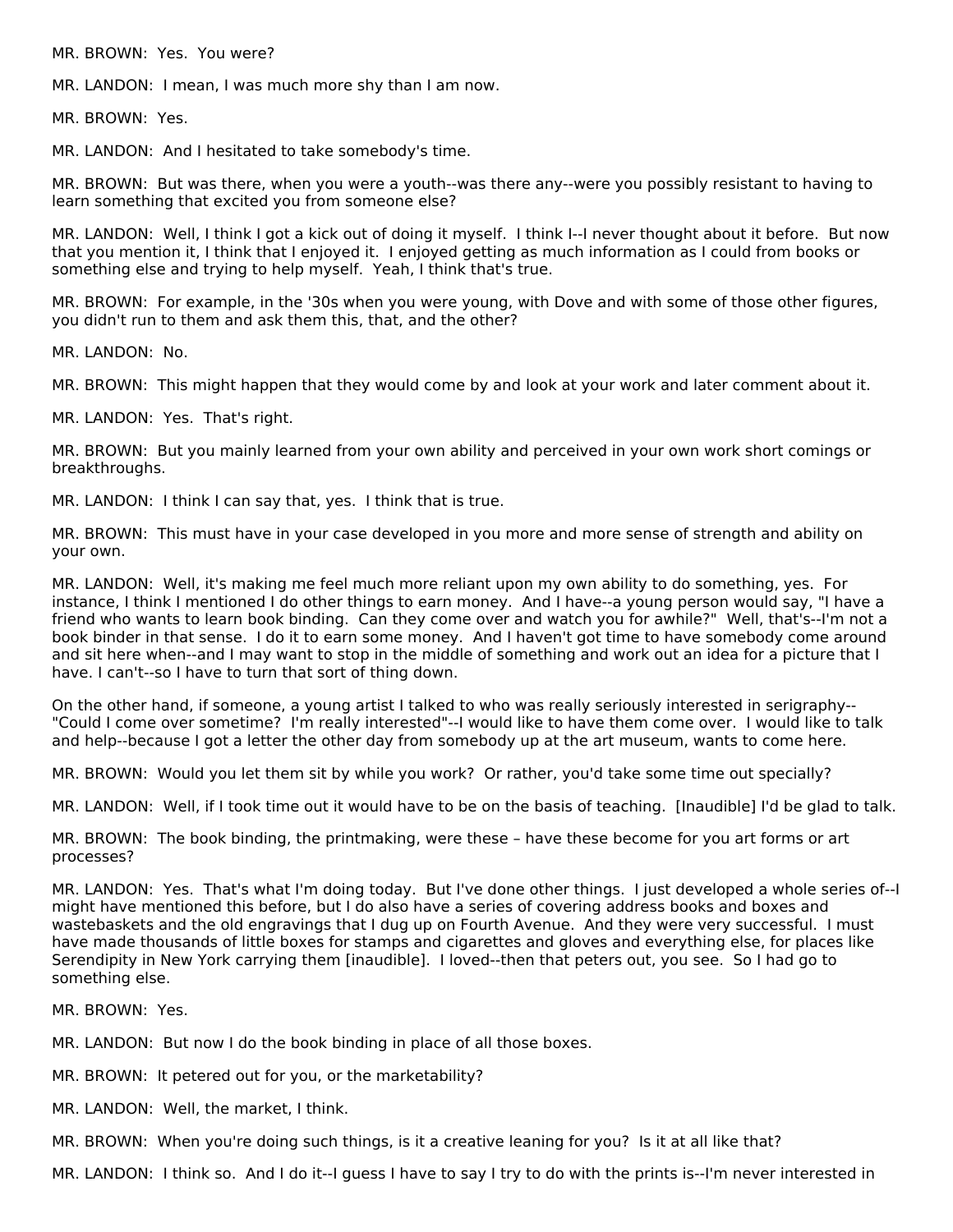producing large editions. I didn't do something ridiculous like print five and call it a day. But because this is foolish to do five. But my edition is rarely more than 25 or 30, 35, which is a small, reasonable edition.

Of course, it invariably happened that I would have a very – an idea that I liked, which is personally very appealing to me. I carried it out in prints, in a print. And I'm thinking, well, this is not going to be popular, but I like the way it's working. So I do a small edition, 12 or 15 or 20. And invariably, that would be the one that would sell out [inaudible]. It always happens this way. Sometimes you have an idea--well, this looks like--gee, I think it's a cheerful, nice thing. I still have a lot of those, you know.

MR. BROWN: It's pretty hard to know who's buying.

MR. LANDON: Yes. You don't know why people go for certain things.

MR. BROWN: Those things that you have printed more of, did you usually print because you thought people would want them? Or do you remember?

MR. LANDON: No. When you're working with it and the idea, it looks like it might be a popular print.

MR. BROWN: Yeah.

MR. LANDON: That's what you think. I can honestly say I don't think that it will sell. You know, I really don't.

MR. BROWN: But what would lead you as to run off, say, 12 rather than 35? It's a lot more work than to be doing 35.

MR. LANDON: Not necessarily. I usually did 20--I'd say 20–25 to 35, somewhere in there. And so it was normal to do that. Whether I thought it was a popular idea or not or a way of doing something or the colors were particularly attractive or something like that.

MR. BROWN: Were you still in the process of creation, as far as you were concerned, when you were doing the prints, printing them?

MR. LANDON: You know, when I worked out an idea, I worked it out pretty carefully. And I used to have a set of screens so that I would make all the stencils--I didn't use very many colors, four or five colors. But I'd do four or five screens, print it, and what I didn't like, I would go back and change the screen so I'd know exactly what I was going to do, and then I would print the thing. So I knew exactly what would happen.

Most people print a color and wash out the screen, and then do another drawing, print another color. If they make a mistake, they have to go back and print still another color to correct something. But I did all my corrections before I printed.

MR. BROWN: So that was really much more in control.

MR. LANDON: Yeah.

MR. BROWN: You could trace the source.

MR. LANDON: I knew what would happen. So I could alter a color to correct it.

MR. BROWN: You--in 1950–51 you went to Norway on a Fulbright Fellowship. Was this for--was it as a tourist, as an artist tourist, or to study?

MR. LANDON: No, it was a research grant. I was interested in Scandinavian--in early Scandinavian design, Viking [inaudible].

MR. BROWN: This was a longstanding interest?

MR. LANDON: Yes. Yes, I'd had that. And there, of course, I could see the actual objects, the actual things.

MR. BROWN: Yes.

MR. LANDON: Not much had been done about it in this country. And I have an honorary membership – an honorary something from the American Scandinavian Foundation. So when I came back, I did a portfolio of the Viking, or pre-Viking things and then published under their auspices.

MR. BROWN: A representation of them, or--

MR. LANDON: Yeah. I did a silkscreen portfolio. It was just in one color, black on gray.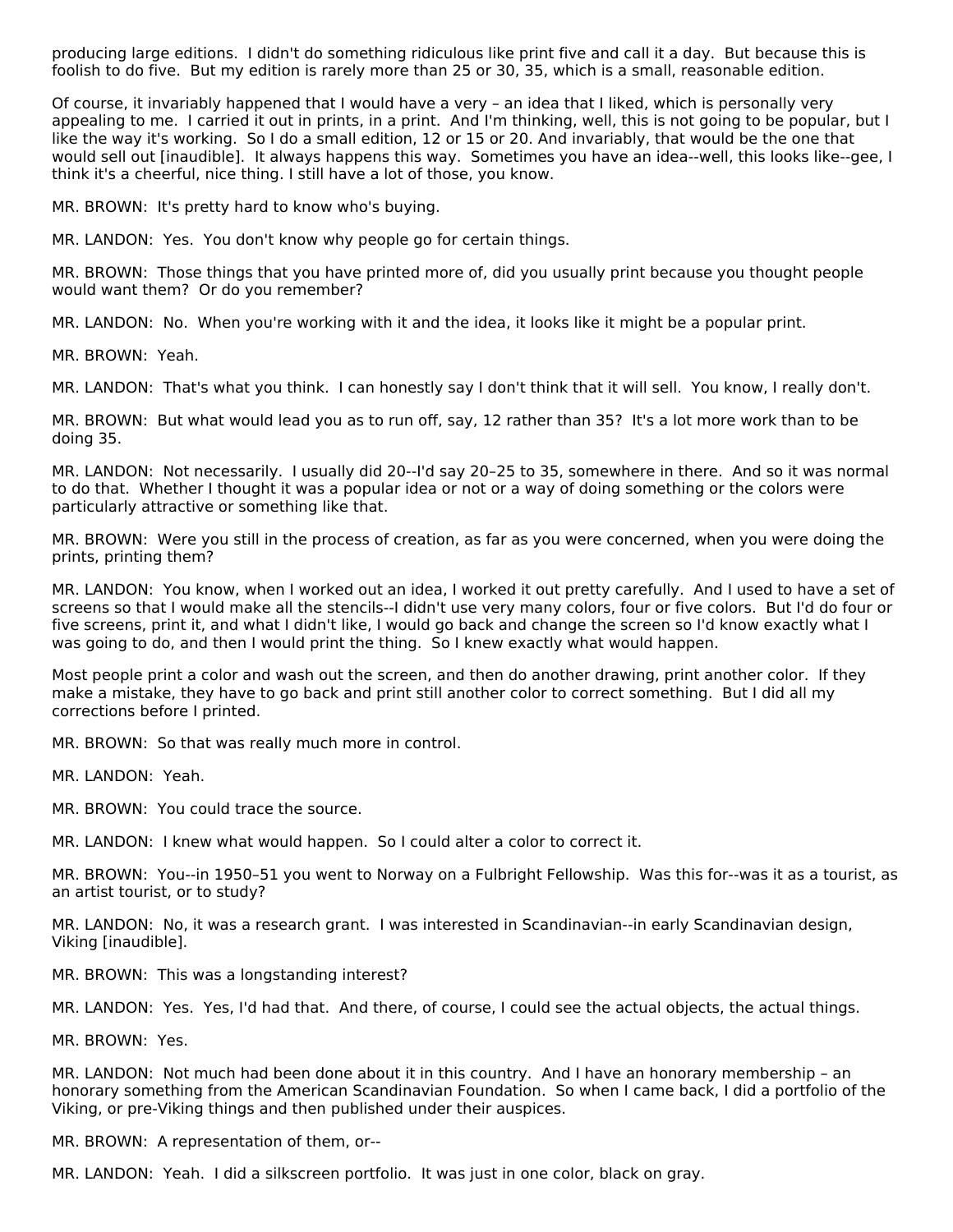MR. BROWN: You say you hadn't like commissions, but was this an exception? Was this something you wanted to do?

MR. LANDON: Oh, oh, oh, well, I worked that out for myself. I did what I wanted in it. No one told me that I had to include certain things.

MR. BROWN: Yeah.

MR. LANDON: I did exactly what I wanted.

MR. BROWN: During that year in Norway, did you travel around?

MR. LANDON: Yes. I went on a tour of Europe.

MR. BROWN: What sort of a routine did you follow? Museums or--

MR. LANDON: Yes. I went to Europe, to France, and Denmark and Sweden, and all around. And I gave demonstrations and lectures in Sweden, besides several in Norway. And I had exhibitions there and I organized some exhibitions. And artists were producing serigraphs by the time I left there.

MR. BROWN: Where they hadn't before?

MR. LANDON: No, no.

MR. BROWN: You mentioned already that you were an innovator in France also.

MR. LANDON: Yes.

MR. BROWN: But the same happened in Scandinavia?

MR. LANDON: Yes.

MR. BROWN: What was the--could you compare that with the reception, say, in the late '30s in America?

MR. LANDON: Well, it was a very--they were very--yes. They was a great deal of interest and acceptance of new ideas and so on.

MR. BROWN: They esteemed the American examples, didn't they? Whereas the Americans in the '30s wouldn't have had too much, other than commercial work, to look at.

MR. LANDON: That's true. That's true.

MR. BROWN: Did you find that they did it differently than the Americans? Did you immediately see the approach or the use of a medium different?

MR. LANDON: Yeah. Well, of course--yeah. That's because they're Norwegians, and they're not Americans, you know?

MR. BROWN: Sure.

MR. LANDON: I was put in touch with someone on one of the newspaper. So through the newspaper, someone was alerted to the fact that I was there in Oslo and looking for artists, because I had these prints with me and I wanted to show them to them. So a commercial silk screening house in Oslo got in touch with me. He had seen this thing and he wanted to see me because he was curious about what had been done in the medium since he was only doing posters and things like that.

And so I showed him. And through him I got in touch with the artist organizations in Oslo. But I also did some work for him while I was there. He wanted a calendar, and he let me do what I wanted. So I did a calendar for him--that's just the cover picture. It was an abstraction--have a calendar fastened on the bottom, you know- printed it in his shop.

MR. BROWN: How was your work? What forms were found in your work at that time? Were you [inaudible] in color particularly or other aspects?

MR. LANDON: At that time, I think modern music was very--I found it very exciting. And it would stimulate ideas. I think that was--ballet, macabre sort of thing, that I tried to bring out in prints.

MR. BROWN: Was there anything overt or some very subtle emotional content?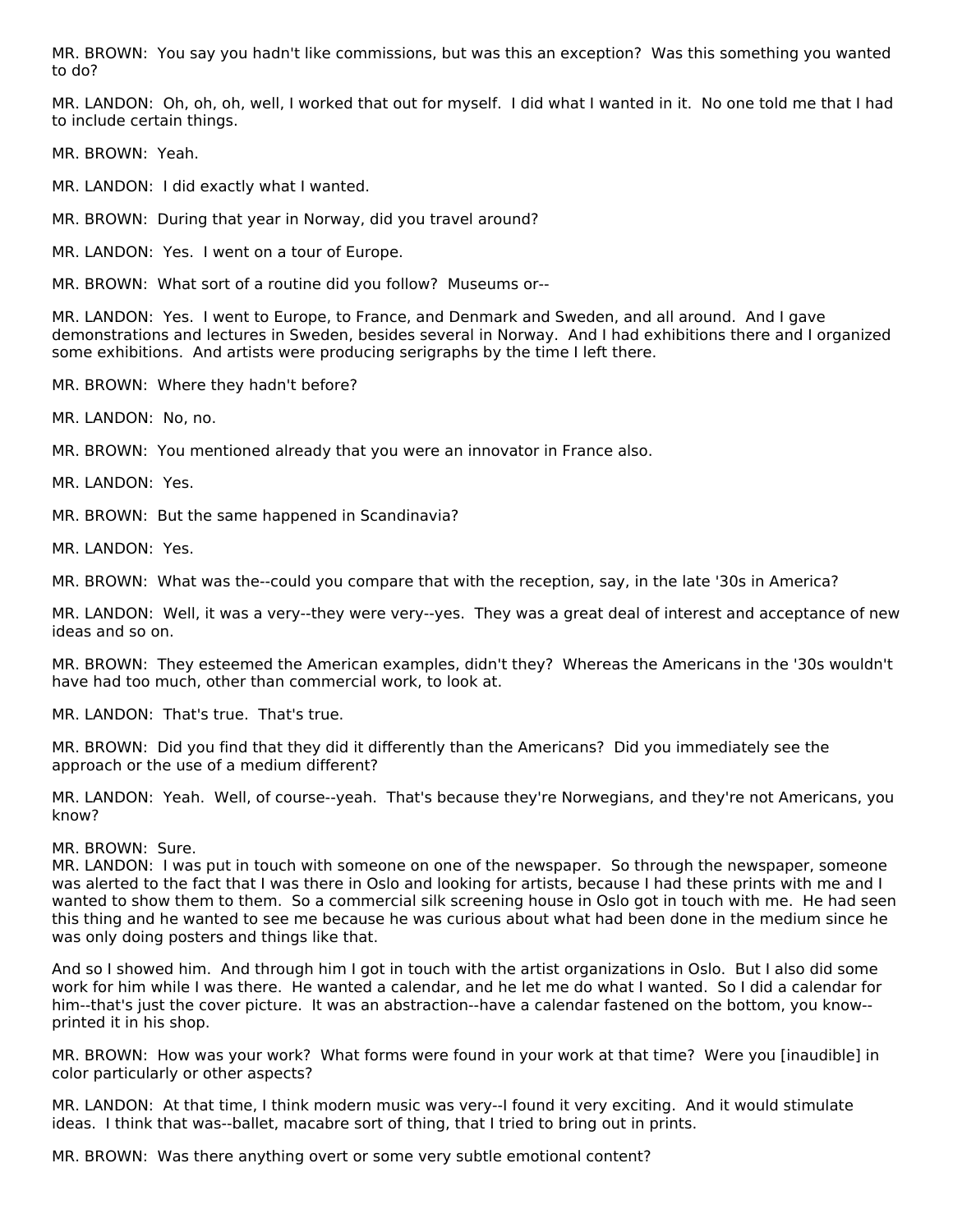MR. LANDON: Yeah. I think it was emotional.

MR. BROWN: Um-hm.

MR. LANDON: And I know this--I just got the proof from Who's Who in American Arts, you know, that I'm supposed to send back with changes and so on. This year for the first time they're asking for a statement about my--about artists' technique and ideas or theory. You get one line, that's all, a very short line.

MR. BROWN: Is that by the publisher--

MR. LANDON: Of course, my first reaction is, well, I think it's silly for an artist to talk about their theories, because how can you explain, to talk. Words will never bring across what is involved. It simply cannot be done. That's why I'm always suspicious about the very profound art writing, critics writing about art.

So, all I could say was that I tried to avoid--I tried to avoid so-called movements in art. I'm sure I've been influenced by them. But I don't take any art magazines or I never see the--rarely see the Art Times, Art Page. And I only run across articles connected with art once in awhile. But I make no effort to find out what's going on at the moment and try to give myself just--work along each day that works out.

Of course, I have prolonged periods, like I think every creative person does, of not doing any creative work. And then I can go to town on frames and things like that; woodworking. MR. BROWN: I think I asked earlier, but when you're making frames, is this a creative thing for you or simply--

MR. LANDON: Well, I've done so many of them, you know.

MR. BROWN: Is just the assembling needed, useful things?

MR. LANDON: Yes. But I try to do as nice a job as I can. Of course, I've done it now since 1930, so it's a long time.

MR. BROWN: You continued as an officer in the Serigraph Society until '56. In the early '50s you were an editor of the Serigraph Quarterly.

MR. LANDON: That's right.

MR. BROWN: What did that involve? Lots of publicizing and getting in touch with many artists?

MR. LANDON: Yes. I had to write to them and ask them for--to write up their own biography and send pictures. And we had some technical things in there, too, every so often. I tried to make it a useful thing for other serigraphers.

MR. BROWN: Did you notice by the '50s any change in the purpose of the society? Were different types of people coming onboard for reasons that you hadn't--that hadn't existed before?

MR. LANDON: No, I don't think so. I think we had more--it tended, I think, at that time--one of the artists went out to the West Coast, for instance. And he started the National Serigraph Society or the National Serigraph Association of the West Coast or something, out there, you see. And it sort of began to spread out. And then the medium was so widely used by that time that the reason for it no longer existed. It would be like having just a society of etchers only.

MR. BROWN: Yeah. So that the society then began petering out?

MR. LANDON: Yes. You have to have the--you have to have more of a broader spectrum of prints. You can't just--

MR. BROWN: Yes. Did the new importance or coming to the foreground of the abstract expressionism have any effect on you?

MR. LANDON: Not on me. But I know that we had some prints that certainly showed it.

MR. BROWN: Sure. Did you, through this period also, as today, were--stayed away from movements?

MR. LANDON: Yes, I did, even in New York.

MR. BROWN: Even in New York? And you were in New York until '57 when you came to--you only came to Vermont then, right?

MR. LANDON: Yes. Or we had got the place in '52, but didn't move until '57-'58. But in New York, the only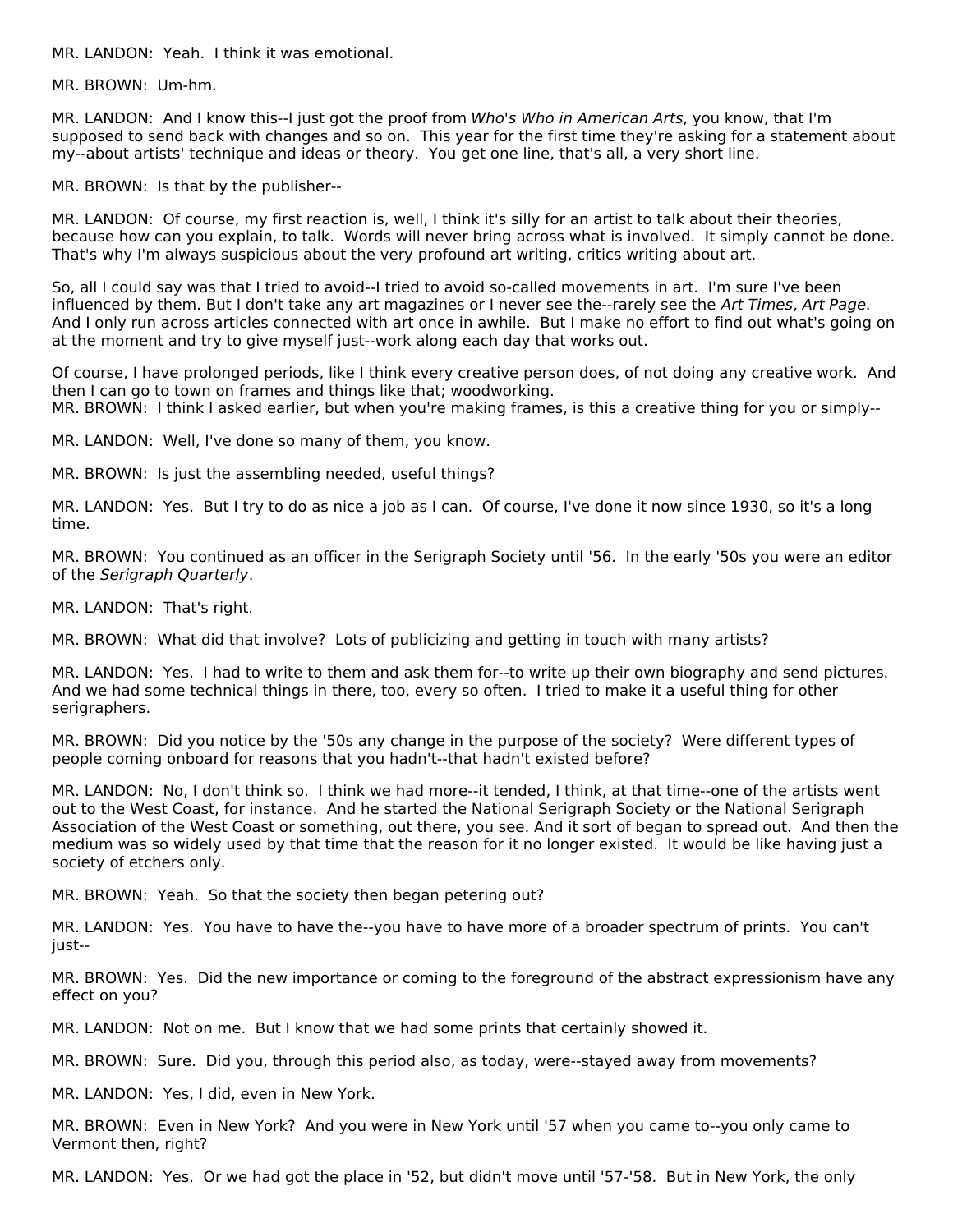reason I saw an art magazine was to get the addresses for exhibition places, the places where I was showing.

MR. BROWN: Did you--before you left New York, did you have a particular dealer that you were showing with?

MR. LANDON: Well, I guess I was showing with--well, when I left New York, there was still the Serigraph Society. I still was showing--

MR. BROWN: When you came to Vermont, why did you come?

MR. LANDON: Well, we at that time--we felt that--we came back from Norway. The difference was so great that we could see what we liked and what we didn't like about New York, and they were beginning to change the Village and change New York, and not for the better. And tearing down nice houses in the Village and putting up these ghastly [inaudible] and apartment houses, you know. And so we couldn't stand this any longer. We planned then in '52 was to come here eventually, which we did.

MR. BROWN: You had remarried before you went to Norway?

MR. LANDON: Oh, yes, in '46 or '48 or something.

MR. BROWN: And your wife shared many of your interests?

MR. LANDON: Sure.

MR. BROWN: The--well, in Vermont, what attracted you here?

MR. LANDON: Well--

MR. BROWN: A clean break from a place that you no longer cared for?

MR. LANDON: You know, we had friends here. I think that's why a lot of people think of Vermont because they know somebody living here. But that's about as far as--as different as you could be from New York City.

MR. BROWN: You needed to be on your own, more your own person?

MR. LANDON: Yeah. I think I mentioned, I planned to go to New York regularly to pick up work because I didn't know how much I could do up here. But then I had this operation and I couldn't.

MR. BROWN: Yeah.

MR. LANDON: So I had to develop something in Vermont. So I went back to framing, that I had given up temporarily in New York City because I was able to do other things there. I worked for--as a color mixer. I know I mentioned that--at a place that printed perfume bottles and thing like that and silkscreen.

MR. BROWN: When you were in New York.

MR. LANDON: And I mixed colors for those things. And then I worked for a place that did reproductions of paintings. Actually, things from Matisse, from--

MR. BROWN: But here you were--because of your illness you were thrown upon yourself.

MR. LANDON: Yes.

MR. BROWN: You developed more extensively your book binding as well as the framing.

MR. LANDON: Oh, yes. Well, the book binding, as I say, took the place of those boxes and things I used to make. I did make those for awhile in New York here--I mean, in Vermont here.

MR. BROWN: In Vermont.

MR. LANDON: But that petered out.

MR. BROWN: You had been quite active in--an organizer and a joiner until--and then your illness came, and you were suddenly thrown back on an almost opposite [inaudible], weren't you?

MR. LANDON: That's true. That's true. And I kept my membership in the print societies and things like that, where I could send prints with no trouble at all. But, for instance, I didn't join the local art association because I didn't want to get involved with them.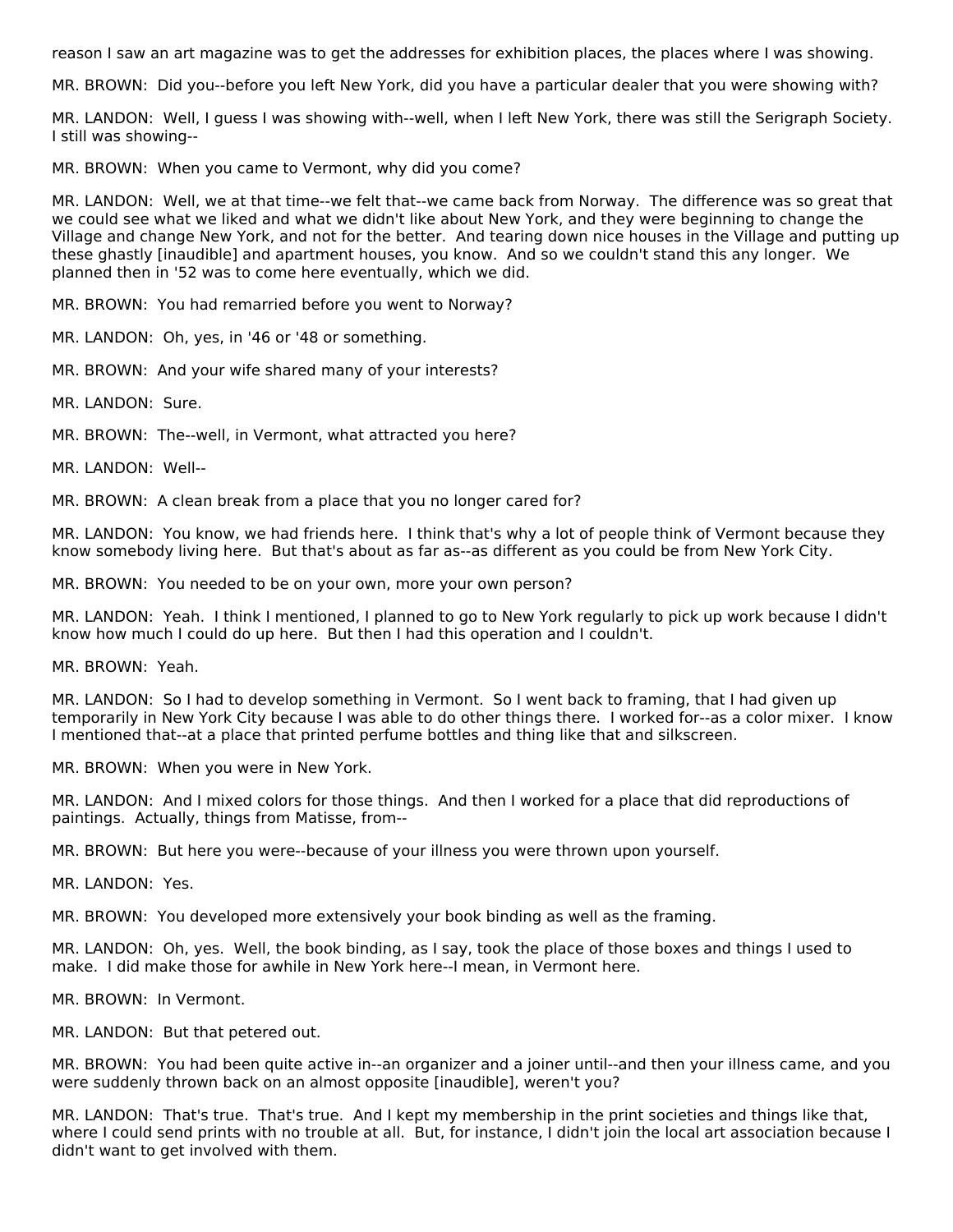MR. BROWN: Yeah.

MR. LANDON: I think even then they were not too accepting of advanced work. So it wouldn't have made much difference.

MR. BROWN: Little bands of conservatives and amateurs?

MR. LANDON: Yes. Yes.

MR. BROWN: That come to Vermont?

MR. LANDON: Yes.

MR. BROWN: As for the fact that you had, you had long periods then when you couldn't work at all.

MR. LANDON: Um-hm.

MR. BROWN: Did you see in your work--have any effect on it? Did it take you a long time to get back to it?

MR. LANDON: This second illness that I had that laid me up for--since '71, about three years I didn't produce very much. Then all of a sudden, I began turning out a lot of work. So I had done quite a lot of work since then. So it seems I've accumulated all the time I was ill, but I didn't do any drawing or anything during that illness.

In the hospital, they knew I was an artist. I tried to keep it quiet because they assume--but they would come in and say, "Why don't you do some art? You want to do some sketching?" You know, it's the thing like you're out in a field or by the seashore and you're painting a picture, and everybody comes around. And they want to see the artist working, you know? That sort of thing. "Are you going to do any sketching?" I had no--of course, I was so sick that I couldn't have done anything anyway. But even when I got a little better, I had no--just hard to do it, until I got up and began moving around again.

MR. BROWN: You were sick for a long time. It affected or it changed, at least, your perception of things? Your intention in your work?

MR. LANDON: Oh, yes. Sure.

MR. BROWN: Yeah.

MR. LANDON: You discard a great many things that are unimportant, believe me.

MR. BROWN: Yeah.

MR. LANDON: And things that become important to you, you become more sure of. And I think it's a good thing, in a way, because you've got to resolve certain things. Of course you're forced to resolve them. It isn't a question of just sitting down and thinking about them. And that's what happened to me when I got into the chair. I had to figure out what I was going to do. And it's a good thing, in a way, to have to take stock.

MR. BROWN: I see it in most of your recent work, a certain kind of--a kind of spareness.

#### MR. LANDON: Oh, yeah.

MR. BROWN: You felt--I mean, you just mentioned this--the more important things you put forward, and discarded the nonessential. On the other hand, you said earlier that there's a certain--there's an emotionalism in your work now, whereas, at least much earlier in your experiments in silkscreen, there was quite a concern with technique and material.

MR. LANDON: Um-hm.

MR. BROWN: There is an emotionalism in your work today, isn't there?

MR. LANDON: Well, I think there is. It has that meaning to me.

MR. BROWN: And can you say there are a series of emotions that you primarily express?

MR. LANDON: Well, as I say, as I just said, it's so difficult to talk about painting. I don't see how one can really do this. But this is recent. And the things start to move all around for me. And I find constant problems in it, which I like to see. I mean, not that it isn't resolved for me; it is. But it still has this potential for other things in it.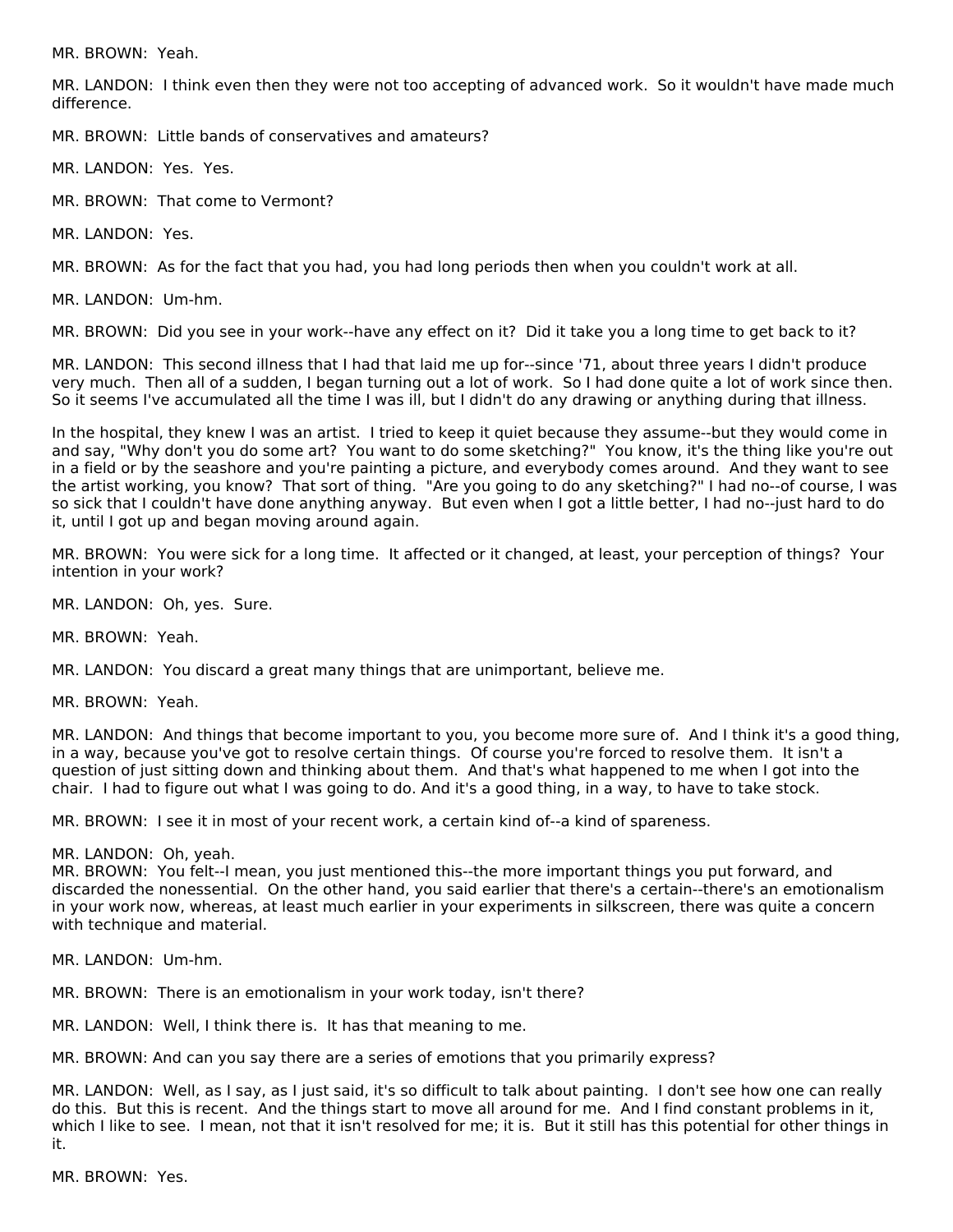MR. LANDON: And I like that. You know, you're going around inside of it, and it may be nothing. I mean, I'm not trying to deal with anything up.

MR. BROWN: Well, you of the essential--you did make it for yourself, as you said earlier.

MR. LANDON: Yes.

MR. BROWN: And it came to this tension, which you said you hoped--you said it has a work with integrity has. It's for you, unresolved. You see it, or at least you can see the struggle that went into it.

MR. LANDON: Yes. I know what it involved. And I did just finish up that one in the corner. And I was thinking, when I finished it, I asked, I want to see what I owed to Dove. And, yeah, I feel it's my thing, you know. I don't think it's an imitation.

MR. BROWN: No.

MR. LANDON: I really don't.

MR. BROWN: As you think back, say, to when you knew Dove, his imagery--some of his--certainly his imagery is known, for example. It must have been especially strong.

MR. LANDON: Yes, yes. Well, his feeling for the kind of forms he used. The slight irregularity.

MR. BROWN: Um-hm.

MR. LANDON: Very important to him and it's important to me.

MR. BROWN: That was totally his spacing between forms on the plane.

MR. LANDON: Um-hm.

MR. BROWN: And slight variations in the shapes, which caused something to either relate to its neighbor or not.

MR. LANDON: It's a peculiar thing. If you work with a circle in certain--this one over here.

MR. BROWN: This black one [inaudible] the red one.

MR. LANDON: I wanted to make a new regular thing. It remained the regular thing, but it no longer looked like a circle. And I wanted this round form. But I had to go back to a circle. I had made a very irregular thing, and it looked just like another kind of form. It wasn't the circle that I wanted. So it's a very peculiar thing when you- they have a life of their own, maybe, you know?

MR. BROWN: Yeah.

MR. LANDON: You can't--after awhile, you have to work to control it. And so it's not an easy thing. Of course it isn't always successful. I've thrown so much stuff that--you know, 100 times of what I've actually kept.

MR. BROWN: The forms themselves have their own imperatives, right?

MR. LANDON: Sure.

MR. BROWN: And you want to utilize those, those essences of these forms. At the same time, you--

MR. LANDON: At the same time, I want to alter them a little for my own feeling about them. But, as I say, I can't always do that.

MR. BROWN: Can you predict what you'll be doing in the foreseeable future?

MR. LANDON: It's very--

MR. BROWN: It's all about process, right?

MR. LANDON: I'm trying – I find from year to year change it so much that I haven't any idea how--it isn't a steady progression. It seems to be a--I go through phases and periods and so on. And--or they seem to develop themselves. I'm not trying to change something. It just seems to be that way, that's all. At one time I can't seem to get away from circles, you know?

MR. BROWN: Yeah.